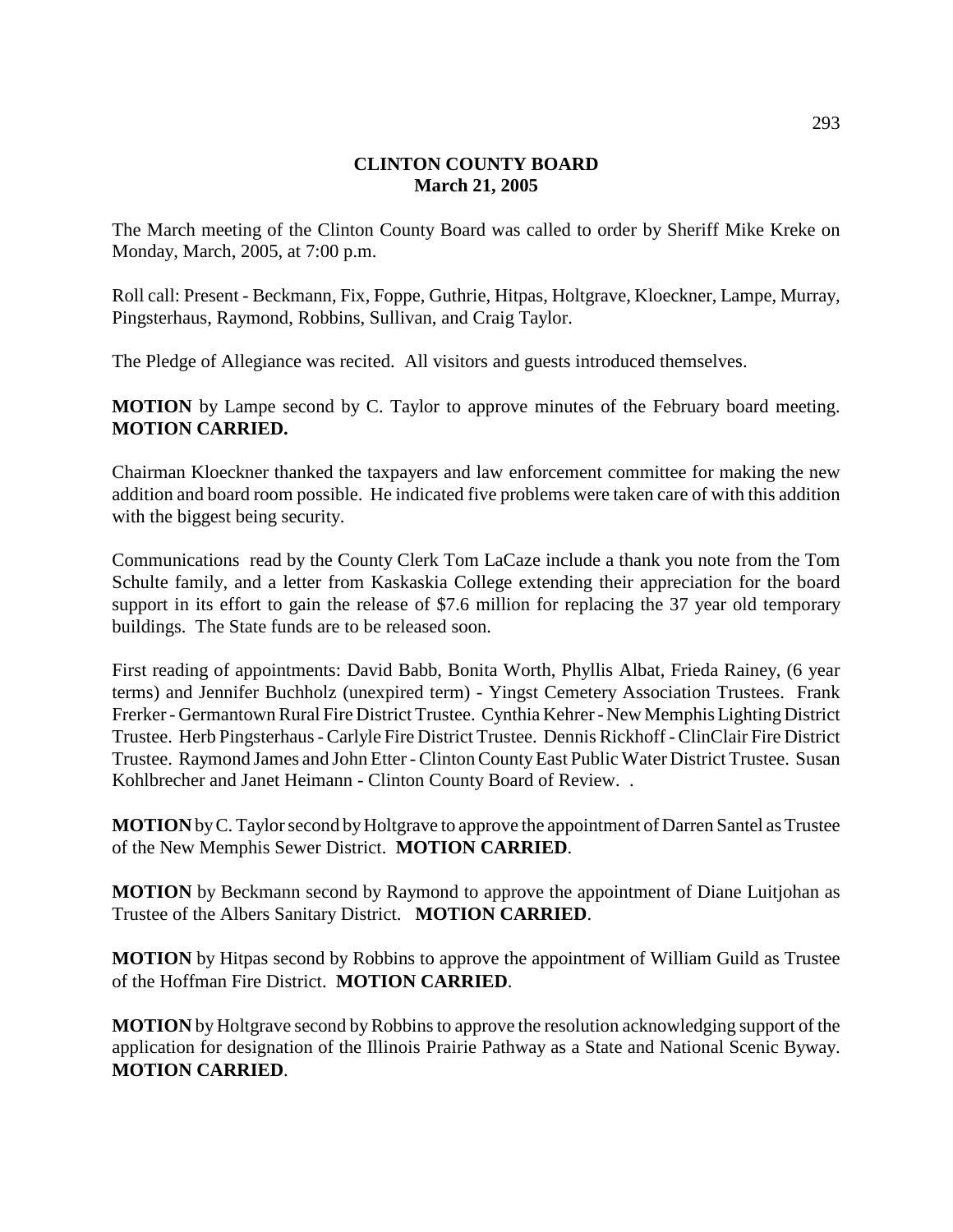# Ron Foppe explained the benefits of membership in the United Counties Council of Illinois. **MOTION** by Holtgrave second by Hitpas to join this organization at a rate of \$1,500. **MOTION CARRIED.**

**MOTION** by C. Taylor second by Raymond to appoint Dave Lampe as the Clinton County Board representative and Lavern Holgrave and Brian Guthrie as alternates and Darrell Brink as the At-Large delegate to the Southwestern Illinois RC & D Councuil. **MOTION CARRIED.**

Chairman Kloeckner read an e-mail from Dan Anderson of BPI Industries which gave a break down of acreage and dollars. There are approximately 8,900 acres that have a cloud on the title. They are confident they can clear the title but need some additional time to complete the process. Total Acreage 54,472,392. Total Dollars \$1,956,500. There was a title failure on 9 acres worth \$323.26. The dollar amount represented by the title cloud is \$319,663.76. Remaining funds in escrow \$959,500.00, less 9 acres where title failed \$323.26, minus \$319,663.76 for 6,800 acres with title cloud equals \$636,512.98 balance to be released at closing. **MOTION** by Lampe second by C. Taylor to close immediately and convey the balance of the funds in escrow. **MOTION CARRIED. MOTION** by Hitpas second by Holtgrave to grant a 60 day extension to acquire the titles on the remaining 6,800 acres. **MOTION CARRIED.**

The following committees had no reports: County Farm, Insurance, Solid Waste, 9-1-1, Zoning and facilities.

**INSURANCE TRUST COMMITTEE** Foppe reported the committee met with Mike Bowen who gave a status report.

**UNINCORPORATED AREA IMPROVEMENT COMMITTEE -** Robbins told the board that some properties that were questionable have been cleaned up. The committee has been going after property owners who do not clean up their area.

**SAFETY COMMITTEE - Pingsterhaus reported that the fire drill on March 2<sup>nd</sup> in the courthouse** went well.

**EDUCATION COMMITTEE** - Guthrie stated there is a lot of legislation coming in the future in regard to education. The next committee meeting is scheduled for May 5.

**708 MENTAL HEALTH BOARD/SWIAAA COMMITTEE -** Foppe reported there will be a meeting on April 26 at 6:00 p.m. at which time they will be reviewing grant applications.

**GIS COMMITTEE** - **MOTION** by Beckmann second by Fix to allow Jay Donnelly to negotiate and award the parcel mapping for \$188,008 considering the pilot project from map research meets all specs. **MOTION CARRIED.** A resolution was presented for first reading for pricing for digital aerial photographs.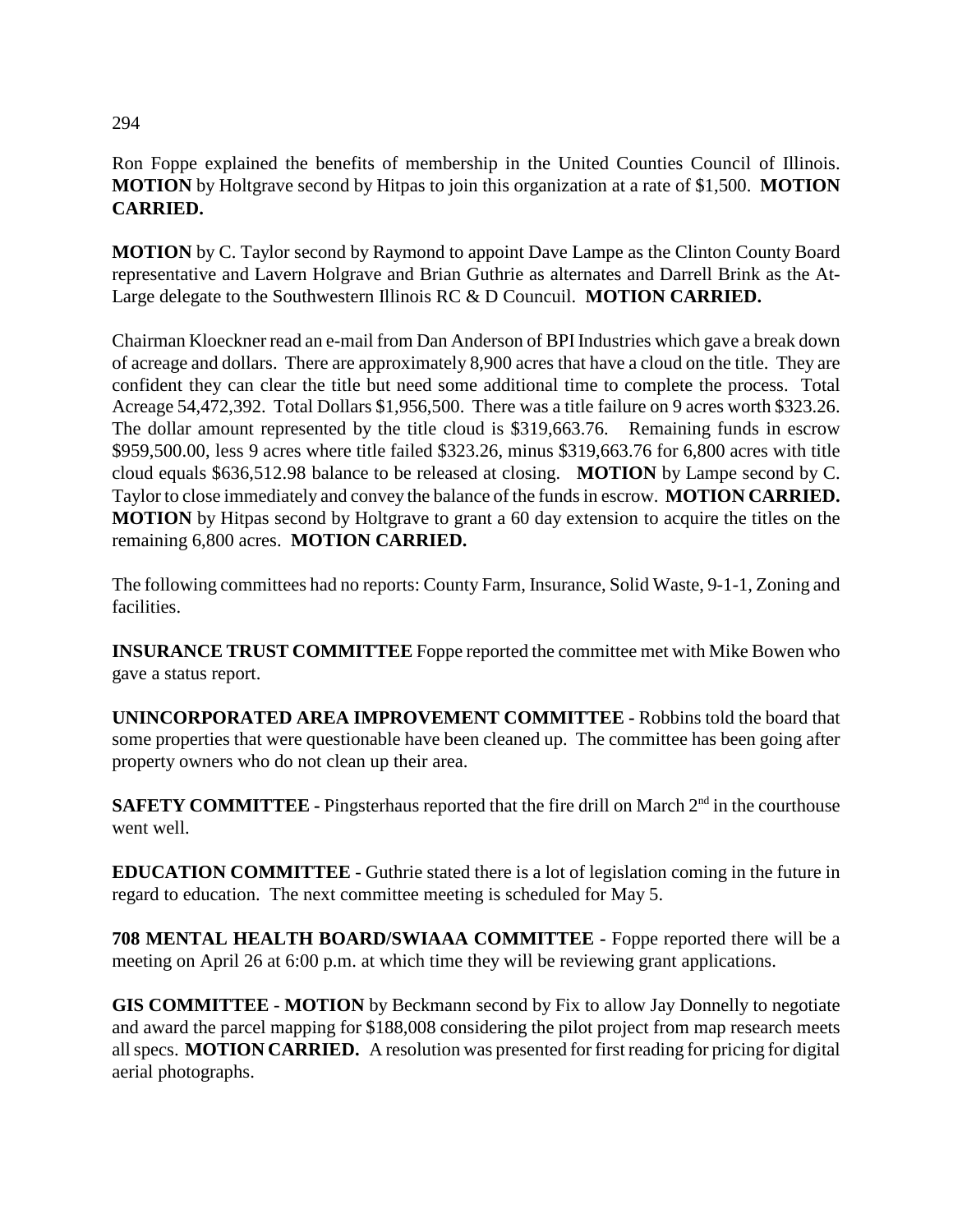**RC&D COUNCIL** - Lampe passed out pamplets on the the 2004 year in review.

**TOURISM COMMITTEE** - A meeting will be held at Hidden Valley Winery on April 13<sup>th</sup> at 6:00 p.m. Holtgrave also passed out centennial posters on the Village of Beckemeyer.

**PERSONNEL/LABOR COMMITTEE** - There will be a meeting on March 24 at 6:30 p.m Information concerning the public relations act was distributed.

**LAW ENFORCEMENT/ESDA - MOTION** by Sullivan second by Raymond to install the metal detector that is in storage at the entrance to the new board room. **MOTION CARRIED.** 

.**ECONOMIC DEVELOPMENT/SCIGA/SWIIDA COMMITTEE** - There is a meeting on April  $4^{\text{th}}$ .

**ROAD & BRIDGE COMMITTEE - MOTION** by Hitpas second by Robbins to approve a permit for Gateway Regional Water Company to install a new water line under county Highway 3 (Boulder Road) and County Highway 19 (Diamond Springs Road). **MOTION CARRIED**.

**MOTION** by Lampe second by Raymond to approve a permit for Charter Communications to install cable tv under County Highway 11 (Jamestown Road) at two locations for the new development north of Breese. **MOTION CARRIED**.

**MOTION** by Sullivan second by Taylor to approve a resolution to award the low bid for metal culverts for the county to Thompson Culvert Co. (Hazelwood, MO). **MOTION CARRIED**.

**MOTION** by Foppe second by Holtgrave to approve a resolution to award the low bid for metal culverts for Breese, Carlyle, Germantown and Wheatfield townships to Thompson Culvert Co. (Hazelwood MO). **MOTION CARRIED.**

**MOTION** by Hitpas second by Robbins to approve a resolution to award the low bid for metal culverts for Brookside, Clement, Meridian, Santa Fe and Wade townships to Energy Culvert Co. (Energy, IL). **MOTION CARRIED.**

**MOTION** by Sullivan second by C. Taylor to approve a resolution to award the low bid for metal culverts for East Fork, Lake, Lookingglass, St. Rose and Sugar Creek townships to Metal Culverts, Inc. (Jefferson City, MO) **MOTION CARRIED.**

**MOTION** by Lampe second by Sullivan to approve the petition from Sugar Creek Township Highway Commissioner for a 50% County Match for a new drainage structure on Sportsmen's Road at an estimated cost of \$100,000.00. **MOTION CARRIED.**

**MOTION** by Murray second by Hitpas to approve the monthly budget and financial report of the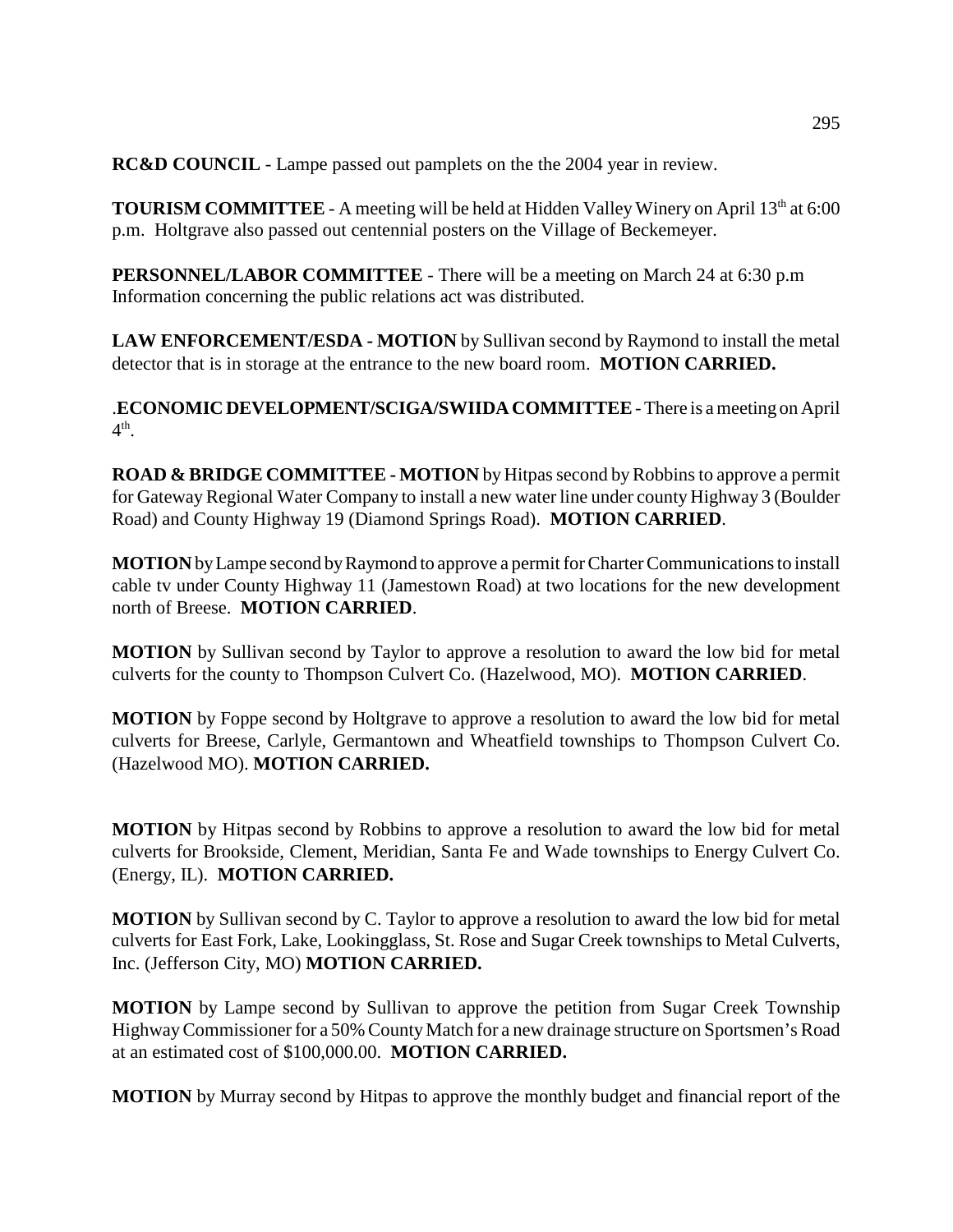Treasurer's Office. **MOTION CARRIED**.

Treasurer Mueller reported he received a \$8,744.92 oil check This represents payment from the State of Illinois for flood control/oil monies from leases of land.

**MOTION** by Lampe second by Sullivan to allow the County Treasurer to be the funding agent, with County Clerk Tom LaCaze as a co-signer, for the Illinois Department of Human Services' Front Door Program. **MOTION CARRIED.**

**MOTION** by Foppe second by Fix to direct the Treasurer to deposit the coal rights monies into the coal account. **MOTION CARRIED.**

**MOTION** by Taylor second by Robbins to approve the yearly Animal control Report. **MOTION CARRIED.**

The \$56,000. check which was received from ICIT for overpayments was explained by Ron Foppe of the Insurance Trust Committee.

Fred Becker of Glass & Shuffet presented the annual audit of Clinton County. **MOTION** by Holtgrave second by Hitpas to approve. **MOTION CARRIED.**

**MOTION** by Lampe second by Holtgrave to approve the per diem for Jim Sullivan. **MOTION CARRIED.**

**GENERAL SERVICES/JUDICIARY COMMITTEE -** All bills were found to be in order.

**LIQUOR COMMITTEE** - Holtgrave reported the committee held their monthly meeting at the Carlyle Lake Golf Course on March 2<sup>nd</sup>.

**ENVIRONMENTAL CONCERNS COMMITTEE -**Bob Johnson, an environmental consultant, was the spokes person for a group of Clinton County citizens that live near the Monterey No. 2 Coal Mine who are hoping to suspend the ongoing reclamation work pending a "valid permit" from the Illinois Department of Natural Resources. They are asking the County to intervene on their behalf.

**MOTION** by Lampe second by Hitpas to have State's Attorney Henry Bergmann investigate further into the situation before the board makes a decision. **MOTION CARRIED.** .

**MOTION** by C. Taylor second by Holtgrave to approve payment of the Accounts Payable Claims. **MOTION CARRIED**.

**MOTION** by Robbins second by C. Taylor to adjourn the meeting. **MOTION CARRIED**.

Ray Kloeckner Board Chairman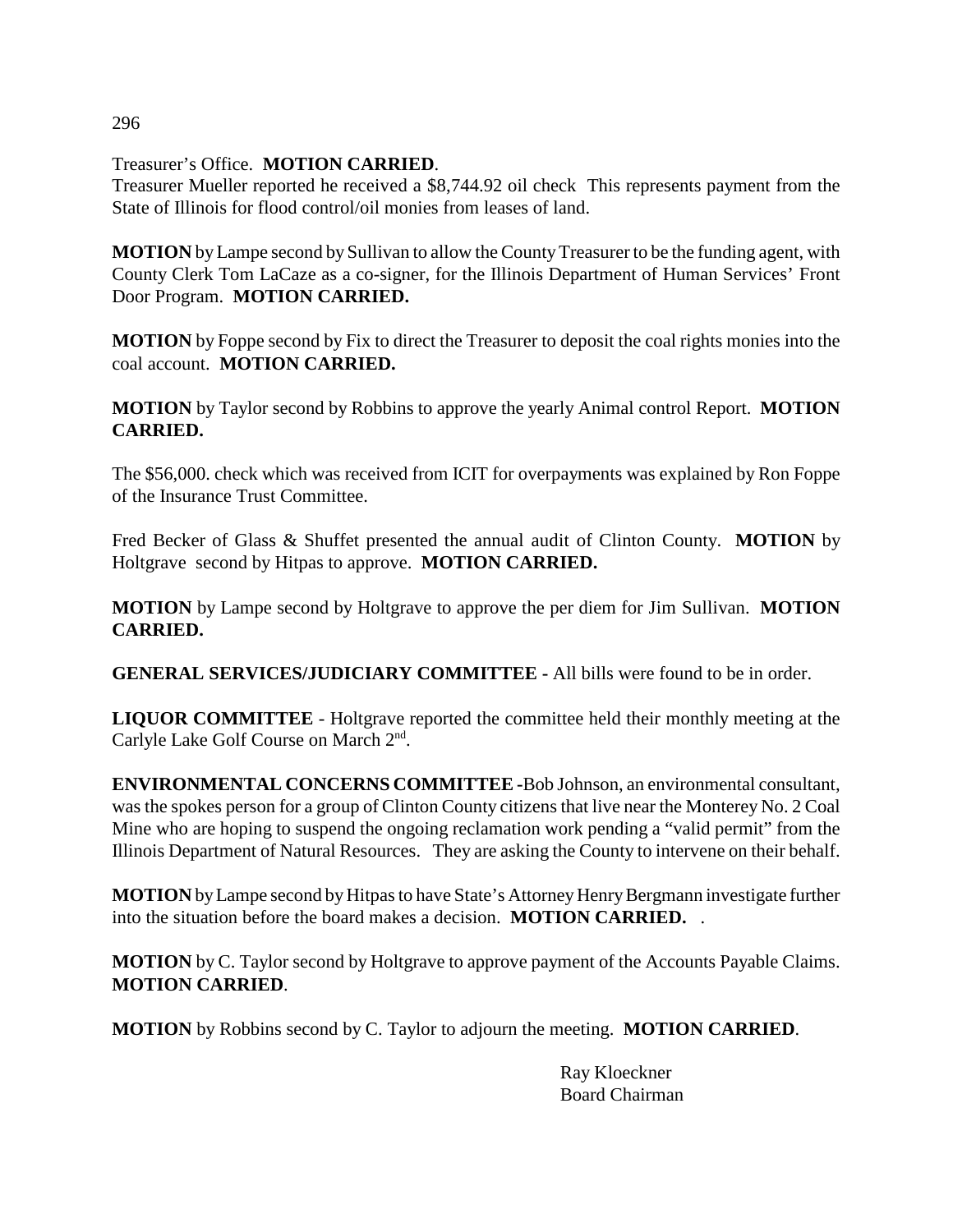Thomas LaCaze, County Clerk & Recorder

\_\_\_\_\_\_\_\_\_\_\_\_\_\_\_\_\_\_\_\_\_\_\_\_\_\_\_\_\_\_\_\_\_\_\_\_\_\_\_\_

#### **#03-05-01**

#### **SUPPORTING APPLICATION FOR DESIGNATION OF THE IL PRAIRIE PATHWAY AS A STATE AND NATIONAL SCENIC BYWAY**

**WHEREAS**; the proposed Scenic Byway through Clinton County travels along US Highway 50 from the Clinton-Marion County line westward to its intersection with IL 127 in Carlyle and thence westward along "Old Highway 50" to the Clinton-St Clair County line; and

**WHEREAS**; the route through Clinton County is of historic significance as being on or near the original Vincennes-Cahokia trace and parallel to the original Ohio and Mississippi railroad, the first completed east-west rail transportation across the state, and containing structures of historical value; and

**WHEREAS**; the byway through Clinton County will provide access to such noteworthy recreational and scenic attractions as the Kaskaskia River and Carlyle Lake; and

**WHEREAS,** Clinton County recognizes that the sole restriction imposed by inclusion as a State and Federal Scenic Byway is adherence to control of off-premise outdoor advertising along the National Highway System and the primary roads that are part of the byway, and that restriction prohibits new off-premise billboards along the byway in Clinton County.

**NOW, THEREFORE, BE IT RESOLVED** that Clinton County acknowledges its support of the application and designation of US 50 and Old Highway 50 as described above as the IL Prairie Pathway State and National Scenic Byway.

**DATED** at Carlyle, IL this 21<sup>st</sup> day of March, 2005. Attest: S/ Thomas LaCaze, County Clerk S/ Ray Kloeckner, Board Chairman

#### **#03-05-02**

**WHEREAS,** quotes were received at a letting held on March 15, 2005, at 10:00 a.m. for the purchase of metal culverts required in the maintenance of county roads, and in accordance with Section 605 ILCS 5/5-501 of the IL Highway Code, and

**WHEREAS,** quotes were received and considered by the County Engineer and the Highway Committee:

**NOW, THEREFORE, BE IT RESOLVED** that from quotes submitted the County Engineer is hereby authorized to purchase metal culverts from:

> Thompson Culvert co. P. O. Box 158 Hazelwood, MO \$10,739.24

**BE IT FURTHER RESOLVED** that the County Clerk be and is hereby authorized and instructed to furnish the County Engineer with two (2) certified copies of this resolution.

STATE OF ILLINOIS)

CLINTON COUNTY)

I, Thomas LaCaze, County Clerk of Clinton County, do hereby certify that this is a true and correct copy of a Resolution approved and adopted at the regular meeting of the Clinton County Board held on March 21, 2005, at Carlyle, IL

Given under my had and seal this  $21<sup>st</sup>$  day of March, 2005. Seal S/ Thomas LaCaze, County Clerk

#### **#03-05-03**

WHEREAS, quotes were received at a letting held on March 15, 2005, at 10:00 a.m. for the purchase of metal culverts required in the maintenance of township roads, and

WHEREAS, quotes were received and considered by the County Engineer and the Highway Committee for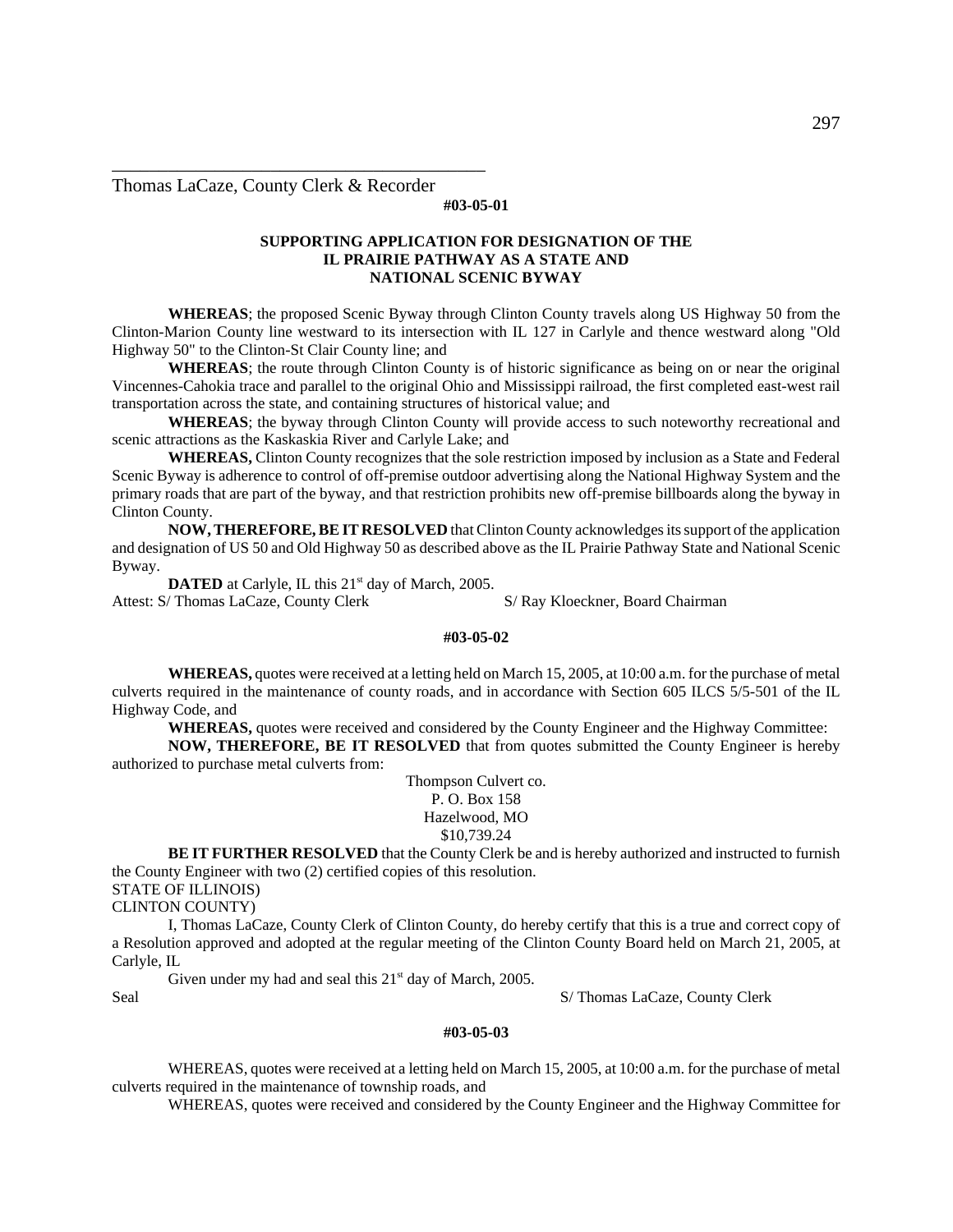the various townships,

NOW, THEREFORE, BE IT RESOLVED that from quotes submitted the metal culverts for the following townships are awarded to:

Breese, Carlyle, Germantown & Wheatfield Townships -

Thompson Culvert Co., Hazelwood, MO - amount - \$14,528.80

Brookside, Clement, Meridian, Santa Fe and Wade Townships -

Eneregy Culvert Co., Energy, IL - amount - \$9,620.58

East Fork, Lake, Lookingglass, St. Rose and Sugar Creek Townships -

Metal Culverts, Inc., Jefferson City, MO - amount - \$20,218.54

BE IT FURTHER RESOLVED that the County Clerk be and is hereby authorized and instructed to furnish the County Engineer with two (2) certified copies of this resolution. STATE OF ILLINOIS)

CLINTON COUNTY)

I, Thomas LaCaze, County Clerk of Clinton County, do hereby certify that this is a true and correct copy of a Resolution approved and adopted at the regular meeting of the Clinton County Board held on March 21, 2005 at Carlyle, IL.

Given under my hand and seal this  $21<sup>st</sup>$  day of March, 2005.

Seal S/ Thomas LaCaze, County Clerk

**#03-05-04**

#### **COUNTY OF CLINTON SUGAR CREEK ROAD DISTRICT TO THE COUNTY BOARD OF CLINTON COUNTY, ILLINOIS**

The undersigned Highway Commissioner of the Road District of Sugar Creek in said County, would respectfully represent that a culvert needs to be replaced over the stream in where the same is crossed by the highway Sportsman Road in said Road District for which said work the Road District of Sugar Creek is completely responsible: and the cost of which work will be \$100,000.00dollars, which sum will be more than .02 percent of the full, fair cash value of all the taxable property in said Road District, as equalized or assessed by the Department of Revenue, and the tax rate for road purposes in said Road District was in each year for the 2 years last past not less than the maximum allowable rate provided for in Section 605 ILCS 5/6-501 of the IL Highway Code.

WHEREFORE, the said Highway Commissioner hereby petitions you for aid, and for an appropriation from the "County Bridge Fund" in the County Treasury of sum sufficient to meet one-half the expenses of said bridge or other work, in accordance with 605 ILCS 5/5-501, said Road District being prepared to furnish the other one-half of the amount required.

I, the undersigned Highway Commissioner state that I have made careful estimate of the probable cost of the culvert, and I estimate the probable cost of thte same will be \$100,000.00 Dollars.

Dated at Carlyle this 21<sup>st</sup> day of March, 2005.

S/ Mike Emig Sugar Creek Highway Commissioner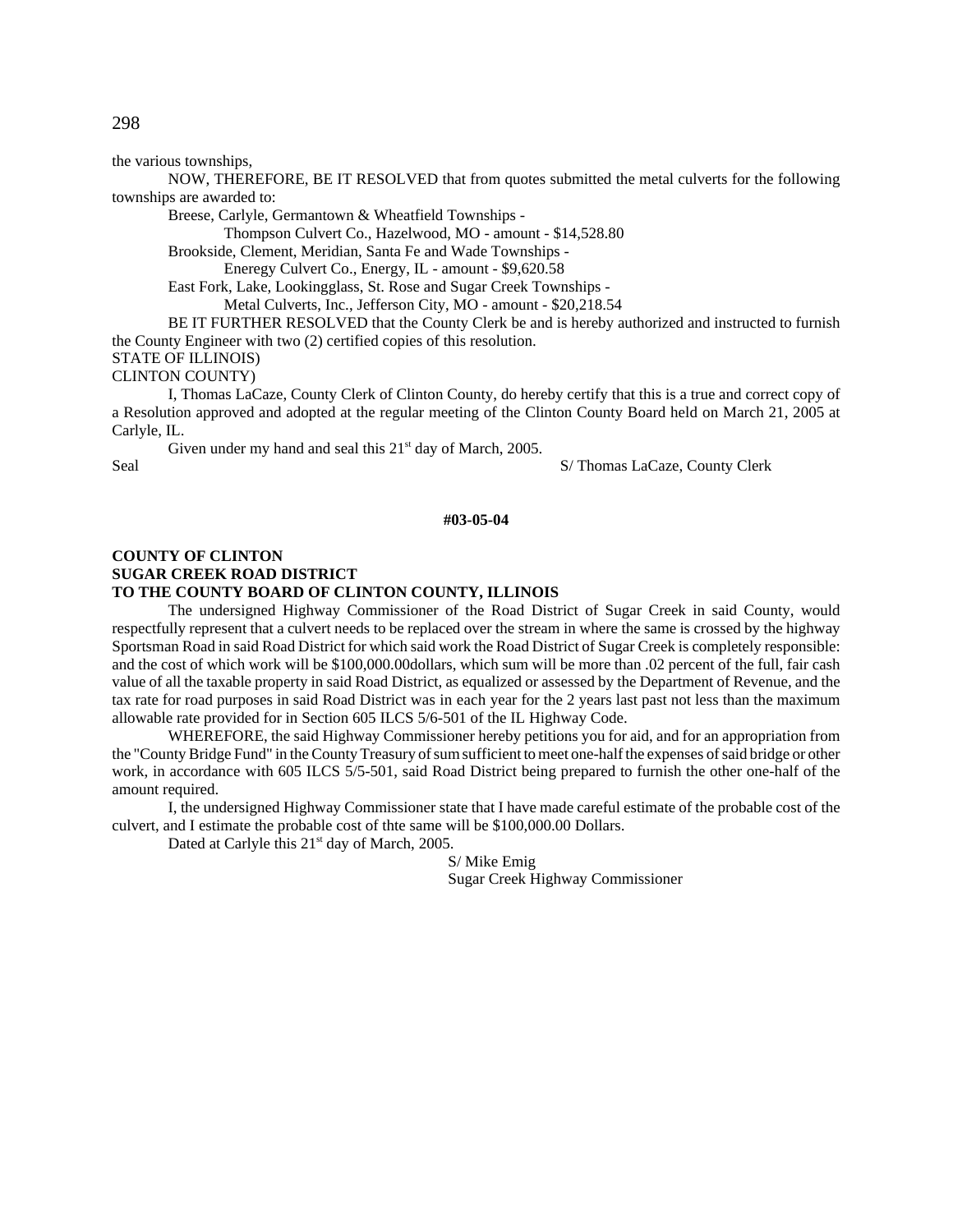# **CLINTON COUNTY BOARD August 15, 2005**

- **1)** The August meeting of the Clinton County Board was called to order by Chief Deputy Sheriff Mark Etter on Monday, August 15, 2005, at 7:00 p.m.
- **2) Roll Call:** Present Beckmann, Fix, Foppe, Guthrie, Hitpas, Holtgrave, Kloeckner, Lampe, Murray, Pingsterhaus, Robbins, Sullivan, Craig Taylor and Jack Taylor. Absent - Raymond.
- **3)** The Pledge of Allegiance was recited. All visitors and guests introduced themselves.
- **4) MOTION** by Lampe second by Craig Taylor to approve the minutes of the previous meeting. **MOTION CARRIED.**

## **5) APPOINTMENTS:**

**MOTION** by Robbins second by Jack Taylor to approve the appointments of Norma Rueter and Clarence Price as Trustees of the Shattuc Lighting District. **MOTION CARRIED.**

**MOTION** by Sullivan second by Craig Taylor to approve the appointments of Tim Rehkemper and Curt Strieker as Trustees of the St. Rose Lighting District. **MOTION CARRIED.**

**MOTION** by Craig Taylor second by Sullivan to approve the appointment of Michael Schumacher as Trustee of the St. Rose Fire Protection District. **MOTION CARRIED**.

**MOTION** by Beckmann second by Holtgrave to approve the appointment of Joseph Kehrer as Trustee of the New Memphis Sanitary District. **MOTION CARRIED**.

- **6) FIRST READING:** Brian Krausz Trustee of New Memphis Sanitary District.
- **7) ADMINISTRATIVE AGREEMENT MOTION** by Jack Taylor second by Holtgrave to approve an Administrative Agreement with Brown & Roberts, Inc., in connection with a CDAP grant for construction engineering from the Department of Commerce and Economic Opportunity. This grant was awarded for the New Memphis Sanitary District. **MOTION CARRIED.** See Exhibit A.
- **8) RESOLUTION "HAVA" FUNDS MOTION** by Jack Taylor second by Fix to approve Resolution **#08-05-01** authorizing County Clerk Tom LaCaze to execute necessary paperwork requesting the release of funds being held by the State Board of Elections for the purchase of additional voting equipment necessary to implement the "Help America Vote Act". **MOTION CARRIED**. See Exhibit B.
- **9) COURT HOUSE PARKING** Chairman Ray Kloeckner reported some Carlyle business people requested that county employees not use parking spaces around the court house. He asked the office heads to relay this to their employees and ask them to use the county's parking lot.
- **10) CARLYLE STREET FAIR** Chairman Kloeckner received a letter from David Wilton, Chairman of the 2005 Carlyle Street Fair, asking for county board approval to hold the event and requesting no parking around the court house after 12:00 noon on September 8, and all day September  $9<sup>th</sup>$  and  $10<sup>th</sup>$ . **MOTION** by Lampe second by Guthrie to approve the request with the stipulation that the court house grounds are to be returned to the same condition as before the Street Fair. **MOTION CARRIED**.
- **11) ICIT ANNUAL OUTING & MEETING** County Clerk LaCaze reported IL County Insurance Trust has invited the County Board members to its annual golf outing, board meeting, and dinner on September 9, 2005. RSVP needs to be made by August  $26<sup>th</sup>$ .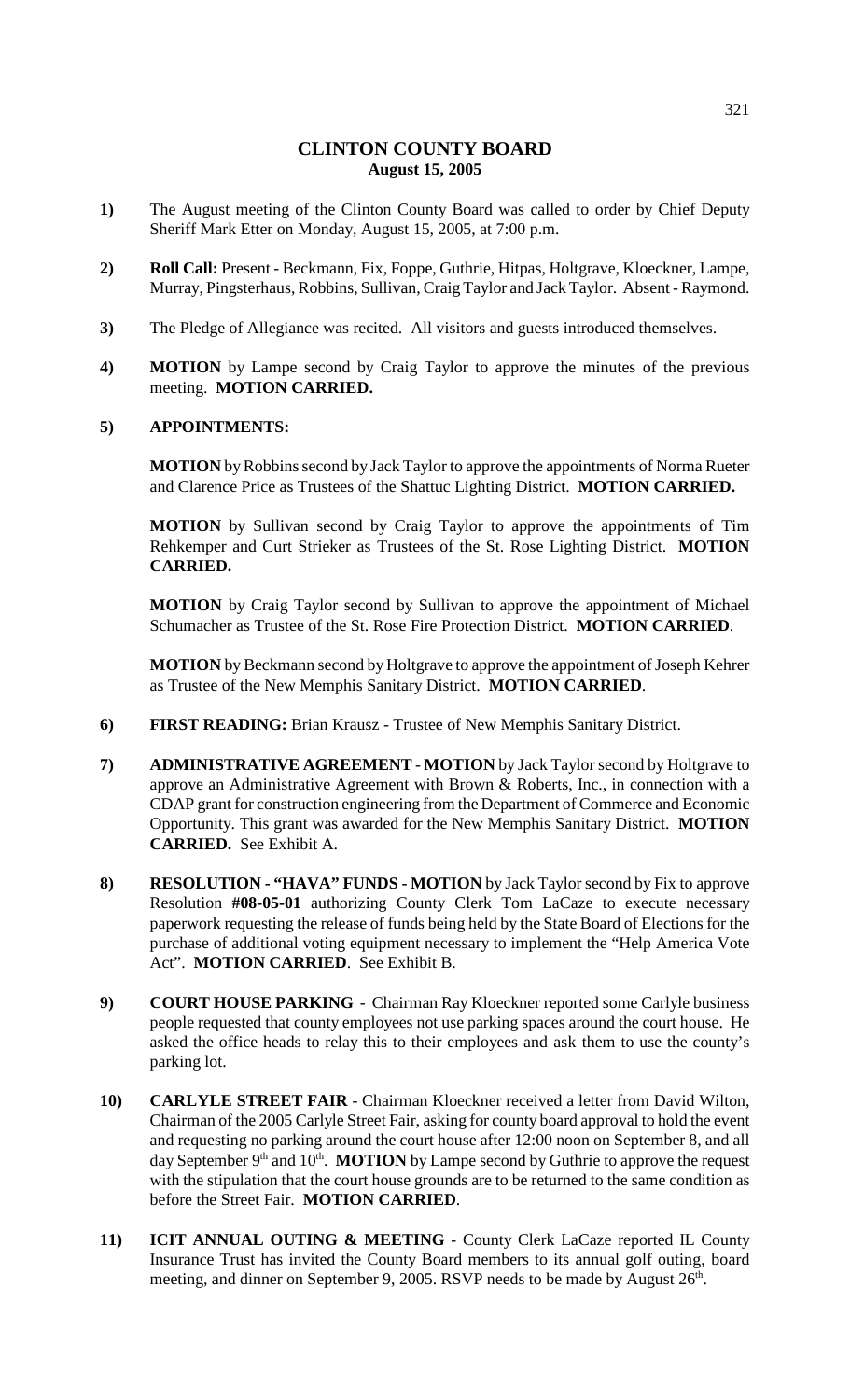- **12) BOARD OF REVIEW MOTION** by Jack Taylor second by Robbins to approve the Supervisor of Assessments request to allow the County Board of Review to recess on September 7, 2005, because their assessment work is not finished. **MOTION CARRIED**.
- **13) COUNTY FARM COMMITTEE** Craig Taylor reported HB315, which will require the county to collect \$15 for pets that are not neutered, is on the Governor's desk. Any money collected would be sent to the State. Taylor reported there have been some problems with pit bulls in the county.
- **14) INSURANCE TRUST** Foppe reported all nine counties in the Insurance Trust have indicated they would accept the assessment for 2006, and will remain in the Trust for another year.
- **15) INSURANCE COMMITTEE**  Hitpas reported the bills were approved.
- **16) COMMITTEES** The following committees had no report Unincorporated Area Improvement, Solid Waste, 911, Law Enforcement/ESDA and Environmental Concerns.
- **17) SAFETY COMMITTEE** Pingsterhaus reported their next meeting is scheduled for September 12 at 1:00 p.m.
- **18) EDUCATION COMMITTEE** Guthrie reported the next meeting will be Thursday, September  $1<sup>st</sup>$  at the Regional Office of Education at 4:30 p.m.
- **19) 708 MENTAL HEALTH BOARD/SWIAAA** Foppe reported he had presented the budget request to the Finance Committee and he will bring it to the board in September or October for final approval.
- **20)** GIS COMMITTEE Beckmann reported a meeting is scheduled for September  $22<sup>nd</sup>$  at 5:00 p.m.
- **21) RC&D COUNCIL** Lampe reported the next meeting is September  $20<sup>th</sup>$  at 7:30 p.m. in Mascoutah.
- **22) TOURISM COMMITTEE** Holtgrave reported the Clinton County's brochures are finished and are available for distribution. "Marina Day", sponsored by Ric Golding of West Access Marina, was held at the Carlyle Lake and was attended by approximately 700 people. An executive meeting of the Tourism Bureau of Southwestern Illinois is scheduled for August  $31<sup>st</sup>$  at Fairview Heights.
- **23) PERSONNEL/LABOR COMMITTEE** Hitpas reported the Committee was hoping to have the contracts with the Teamsters Union and 911 Fraternal Order of Police but some verbiage needs to be discussed and gone over. There was also a grievance filed by the 911 Dispatchers over that verbiage and he has spoken with Jack Knupel about it. There was one small issue with the Teamster's contract.
- **24) ZONING COMMITTEE**  Zoning Administrator Joyce Lucas presented the first reading of the Final Plat for Timber Creek Estates.

**MOTION** by Craig Taylor second by Beckmann to approve a request for a Map Amendment submitted by Michael and Stacy English to re-zone 10 acres located in Meridian Township from Agriculture to AR3. **MOTION CARRIED**.

**MOTION** by Holtgrave second by Sullivan to approve a request for a Map Amendment submitted by Trenton Land Development to change Tract 4, 5, and 6, and a road located in Sugar Creek Township from Agriculture to AR3. **MOTION CARRIED**.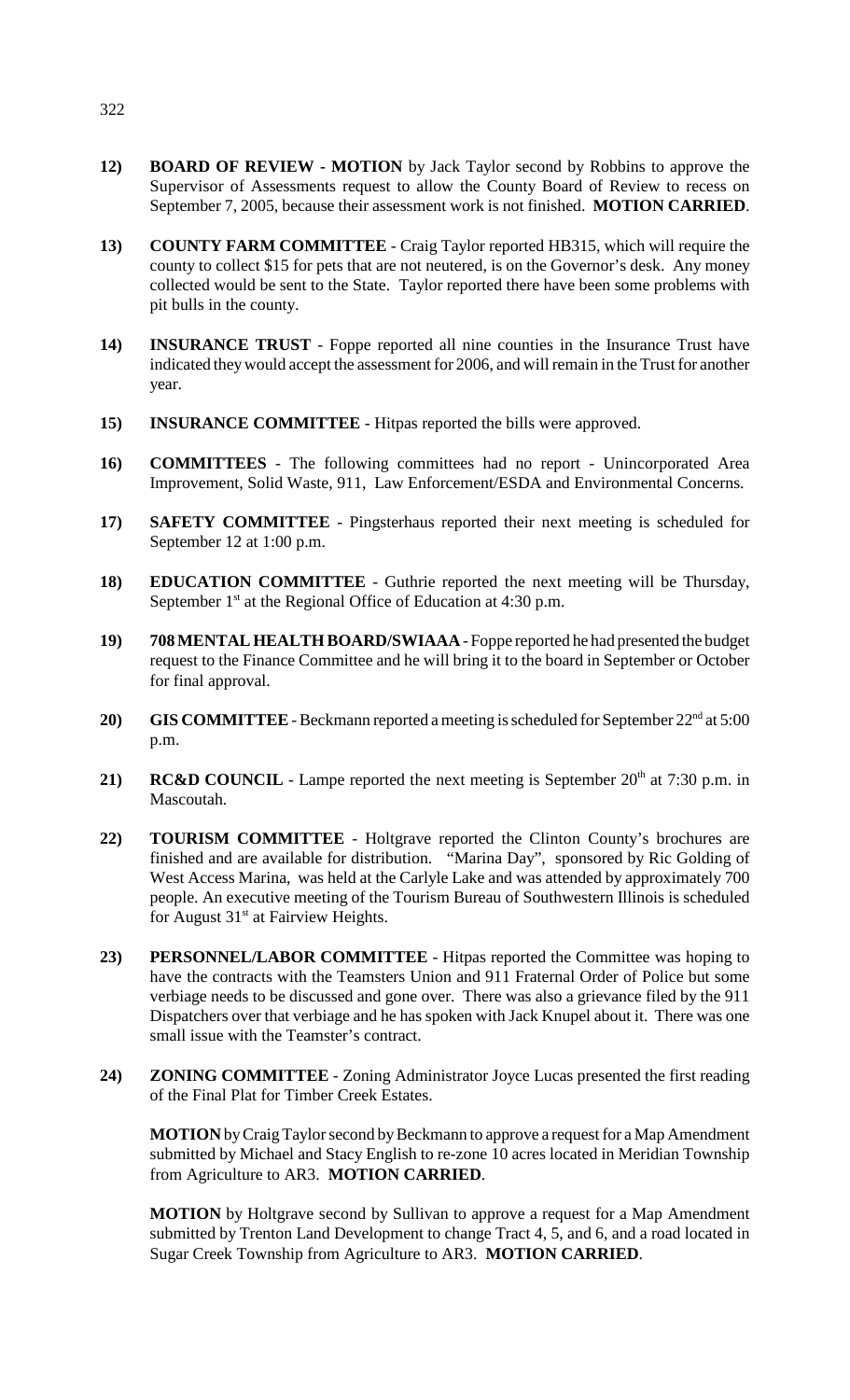**MOTION** by Murray second by Robbins to adopt an Ordinance **#08-05-02** pursuant to Article 40-3-2 of the Clinton County Zoning Code, as amended, for a Map Amendment (40- 9-30) submitted by Michael and Stacy English to re-zone from Agriculture to A-R. **MOTION CARRIED**. See Exhibit C.

**MOTION** by Sullivan second by Beckmann to adopt an Ordinance **#08-5-03** pursuant to Article 40-3-2 of the Clinton County Zoning Code, as amended, for a Map Amendment (40- 9-30) submitted by Trenton Land Development to change from Agriculture to A-R. **MOTION CARRIED.** See Exhibit D.

States Attorney Bergmann stated there is a zoning issue he would like to have the Board to discuss in executive session. Chairman Kloeckner said the board would take care of that at the end of this meeting.

- **25) ECONOMIC DEVELOPMENT/SCIGA/SWIIDA COMMITTEE** Sullivan reported SCIGA has a meeting on Wednesday, and SWIIDA has a meeting on Thursday.
- **26) ROAD & BRIDGE COMMITTEE** Engineer Mitchell reported there was a break in a water line crossing at the Village of Damiansville. The Village will take care of it in September. The box culvert in Sugar Creek is almost completed. And work will begin on the box culvert in Breese Township.
- **27) FINANCE/HEALTH SERVICES/REVOLVING LOAN COMMITTEE** The monthly report Clinton County Health Department was presented.

**MOTION** by Jack Taylor second by Hitpas to approve payment of \$385.00 to Jon Behrens for brickmold, picture frames, and labor. **MOTION CARRIED**.

**MOTION** by Craig Taylor second by Guthrie to approve the Monthly Budget and Financial Report of the Treasurer's Office. **MOTION CARRIED**.

- **28)** Treasurer Ferd Mueller reported the oil check received this month was for \$8,246.50. The first distribution of 2005 Real Estate Taxes will be made August  $18<sup>th</sup>$ . Mueller also reported he has invested the funds received on the county's coal rights for one year at an average interest rate of 4.21%.
- **29) FACILITIES COMMITTEE**  Craig Taylor reported his committee had a meeting set up with John Skain to go over problems with the fiber optic cable line that runs between the court house and the jail, but the meeting had to be rescheduled.

The Committee also had a request to store extra files in our storage area that are dated further back that we are required to keep. Treasurer Mueller reported the records are from his office and he feels they should be kept. States Attorney Bergmann said each office head should make the decision on what records need to kept. **MOTION** by Lampe second by Guthrie to approve keeping these records. **MOTION CARRIED**.

- **30) GENERAL SERVICES COMMITTEE**  Craig Taylor reported all bills were in order.
- **31) LIQUOR COMMITTEE** Holtgrave said his committee met with Clinton County Tavern Association and they are concerned about the new law regarding the Clean Air Act. The Association will be contacting area municipalities for their support.

Board Member Jack Taylor voiced his concern on HB15 regarding liquor and asked the States Attorney to check into it.

**32) ACCOUNTS PAYABLE - MOTION** by Craig Taylor second by Hitpas to approve payment of the Accounts Payable Claims. **MOTION CARRIED**.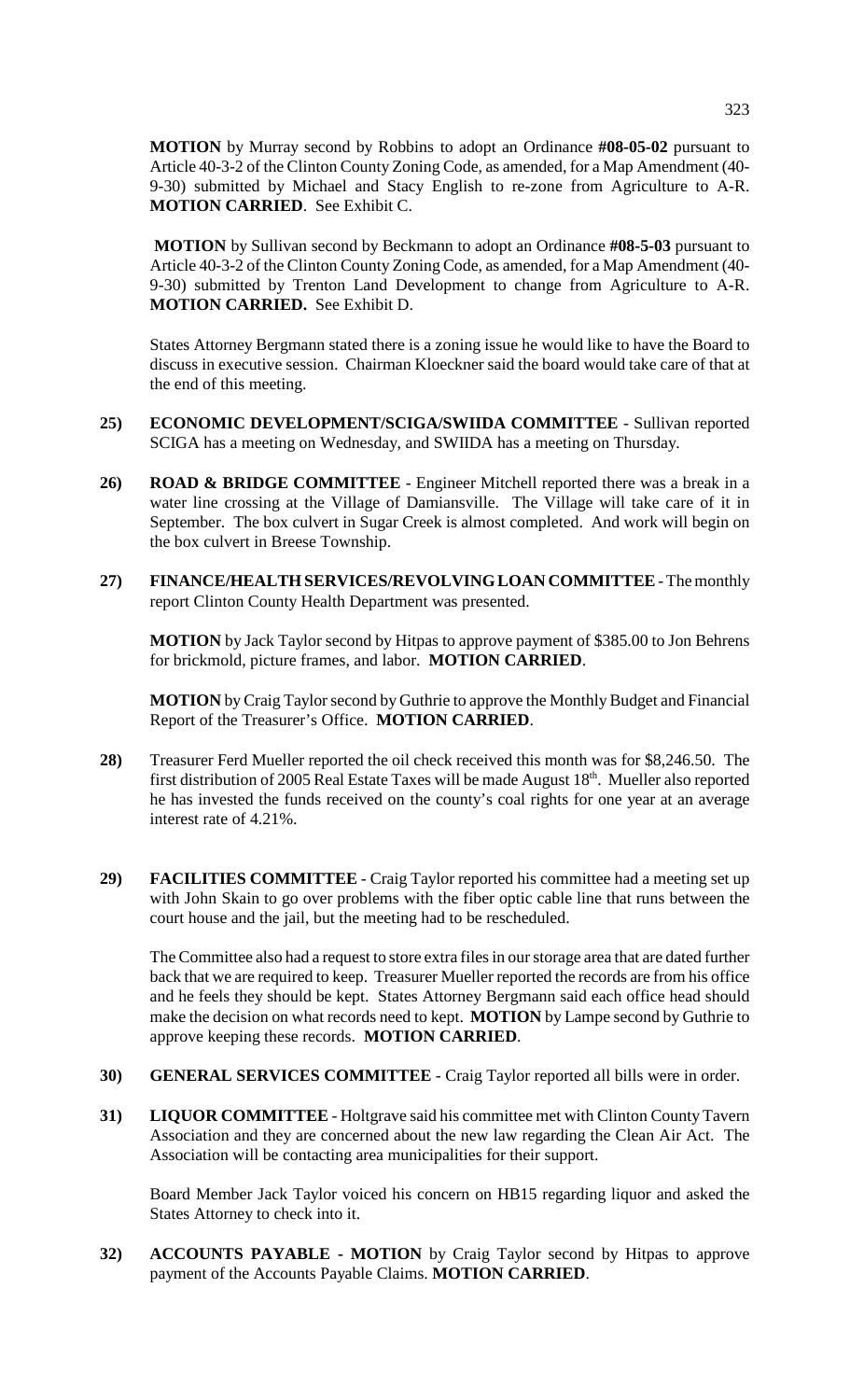**33) EXECUTIVE SESSION - MOTION** by Craig Taylor second by Sullivan to go into executive session in reference to pending litigation. Roll call vote: Yes - Beckmann, Fix, Foppe, Guthrie, Hitpas, Holtgrave, Lampe, Murray, Pingsterhaus, Robbins, Sullivan, Craig Taylor and Jack Taylor. Absent - Raymond. **MOTION CARRIED**.

The Board came back into regular session. No action was taken.

**34) MOTION** by Robbins second by Lampe to adjourn the meeting. **MOTION CARRIED**.

Ray Kloeckner Board Chairman

\_\_\_\_\_\_\_\_\_\_\_\_\_\_\_\_\_\_\_\_\_\_\_\_\_\_\_\_\_\_\_\_\_\_\_ Thomas LaCaze, County Clerk & Recorder

## **EXHIBIT A**

### **AGREEMENT FOR MANAGEMENT AND OTHER ADMINISTRATIVE SERVICES BY AND BETWEEN THE COUNTY OF CLINTON AND BROWN & ROBERTS, INC.**

THIS AGREEMENT, made this 15<sup>th</sup> day of August, 2005, by and between the County of Clinton (hereinafter referred to as the GRANTEE) and Brown & Roberts, Inc. (hereinafter referred to as BRI) is for the provision of Management and Administrative Assistance Program (CDAP) Grant #\_\_\_\_ for the purpose of Construction Engineering from the Department of Commerce and Economic Opportunity (hereinafter referred to as DCEO).

### **WITNESSETH:**

That for and in consideration of the mutual covenants and promises between the parties hereto, it is hereby agreed as follows:

### **Section A - Grant Management/Administrative Services (BRI Responsibilities)**

It is expressly implied and understood between the parties to this agreement that upon formal acceptance and approval of the CDAP application by DCEO, BRI shall furnish the GRANTEE the following types of Grant Management and Administrative Services in order to aid officials in the proper development and timely submission of related DCAP post approval requirements.

Such assistance shall include the following services:

- BRI shall make available to the Grantee the necessary professional and clerical staff resources to assist in the proper removal of all applicable "contract conditions" prior to the actual expenditure of CDAP proceeds.
- BRI shall, on behalf of the Grantee, establish proper financial systems and procedures.
- BRI shall develop and submit requisite responses arising from periodic monitoring visits by DCEO officials in a manner consistent with that prescribed by DCEO.
- BRI shall establish the fiscal management procedures in an acceptable program filing system consistent with Federal Management Circular 74-4 and OMB Circular A-102.
- BRI shall assure proper development and timely submission of a "project closeout report" (Grantee Performance Report) leading to a final sing-off by DCEO of the Grantee's legal responsibilities associated with the CDAP grant.

### **Section B - Compensation for Grant Management/Administrative Services (Grantee's Responsibilities)**

The Grantee (contingent only upon its subsequent receipt of DCEO approval of its CDAP request) shall, from the administrative allocations contained in its afore-mentioned DCEO Grant, compensate BRI for such Grant Management and Administrative Services in an amount not to exceed the amount approved in the Grant Agreement.

The Grantee may draw upon these funds by executing a voucher signed by the Grant Administrator for Public Facilities of BRI.

BRI shall be responsible for all advertising expenses.

### **Section C - Contract Execution Provisions**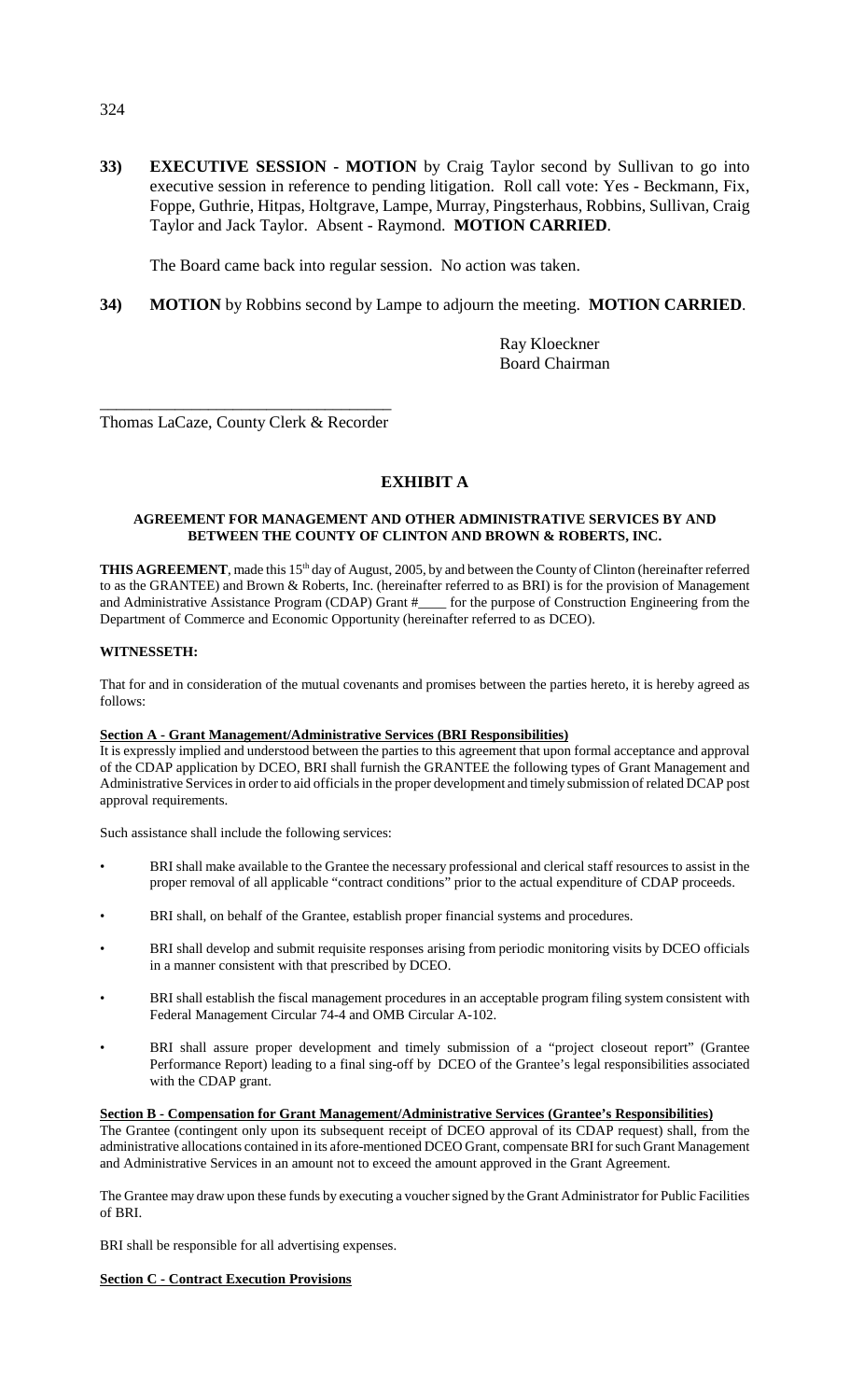This Agreement shall become effective upon the date of its execution by representatives of the Grantee and BRI sand shall remain in force until such time as the Grantee is released of its Grant Management responsibilities by DCEO. This agreement may be terminated by either of the participating parties by providing the other party with written notification sixty (60) days in advance of the proposed date of termination, and by specifying reasonable cause,(s) for such termination. In such an event, all finished or unfinished documents, data, studies, surveys, drawings, maps, models, photographs and reports prepared by BRI under this contract shall, at the option of the Grantee, become its property and BRI shall be entitled to receive just and equitable compensation for work satisfactorily completed.

The Grantee may, from time to time, request changes in the scope of the services to be performed by BRI under this contract. Such changes, including an increase or decrease in the amount of BRI's compensation, which are mutually agreed upon by and between the Grantee and BRI shall be made.

None of this work or services covered by this contract shall be subcontracted by BRI without prior written approval of the Grantee. Any work or services subcontracted hereunder shall be specified via a written contract agreement and shall be subject to each provision of this contract.

BRI shall maintain accounts and records, including personnel, property and financial records, adequate to identify and account for all costs pertaining to this contract and such other records as may be deemed necessary to assure proper accounting for all project funds. These records will be made available for audit purposes and will be retained for three years after the expiration of this contract unless permission to destroy them is granted by the Grantee.

Relative to the provisions of Executive Order 11246 (for contracts of \$10,000 or less), BRI agrees that during the performance of its contractual responsibilities:

- it will not discriminate against any employee or applicant for employment because of race, creed, sex, color or national origin. BRI will take affirmative action to ensure that applicants are employed, and that employees are treated during employment, without regard to their race, creed, sex, color or national origin. Such action shall include, but not be limited to the following: employment upgrading, demotion, or transfer; recruitment or recruitment advertising; lay off or termination; rates or pay or forms of compensation; and selection for training, including apprenticeship.
- BRI will, in all solicitation or advertisements for employees placed by or on behalf of the agency, state that all qualified applicants will receive consideration for employment without regard to race, creed, color, sex, or national origin.
- BRI will cause the foregoing provisions to be inserted in all subcontracts for any work covered by this contract so that such provisions will be binding upon each subcontractor, provided that the foregoing provisions shall not apply to contracts or subcontracts for standard commercial supplies or raw materials.

Relative to the provisions of Section 503 of the Rehabilitation Act of 1973 which addresses affirmative action measures for the employment or handicapped workers, BRI agrees that it will not discriminate against any employee or applicant for employment because of physical or mental handicap in regard to any position for which the employee or applicant for employment is qualified. BRI further agrees to treat qualified physical or mental handicap in all employment practices such as the following: employment, upgrading, demotion or transfer, recruitment, advertising, layoff or termination, rates of pay or other forms of compensation, and selection for training, including apprenticeship.

Relative to the provisions of Section 504 of the Rehabilitation Act of 1973, as amended, BRI agrees that no otherwise qualified individual with handicaps in the United States shall, solely by reason of his/her handicap, be excluded from participation in, be denied the benefits of, or be subjected to discrimination under any program or activity receiving federal financial assistance.

Relative to the provisions contained in Section 402 (if \$10,000 or over) which addresses the need for affirmative action measures for the employment of disabled veterans and veterans of the Vietnam era, BRI agrees that it will not discriminate against any employee or applicant for employment because he or she is a disabled veteran or veteran of the Vietnam era in regard to any position for which the employee or applicant for employment is qualified. BRI further agrees to take affirmative action to employ, advance in employment and otherwise treat disabled veterans and veterans of the Vietnam era without discrimination based upon their disability or veteran status in all employment practices such as the following: employment, upgrading, demotion or transfer, recruitment, advertising, layoff or termination, rates of pay or other forms of compensation, and selection for training, including apprenticeship.

BRI also agrees that all suitable employment openings of the agency which exist at the time of the execution of this contract and those which occur during the performance of this contract, including those not generated by this contract and including those occurring at an establishment of BRI other than the once wherein the contract is being performed but excluding those of independently operated corporate affiliates, shall be listed at an appropriate local office of the IL Job Service system wherein the opening occurs. BRI further agrees to provide such reports to such local office regarding employment openings and hires as may be required.

In an attempt to avoid any real or perceived "conflict of interest" no member of the governing body of the Grantee and no other officer, employee, or agent of the Grantee who exercise any functions or responsibilities in connection with the planning and carrying out of the program, shall have any personal financial interest, direct or indirect, in this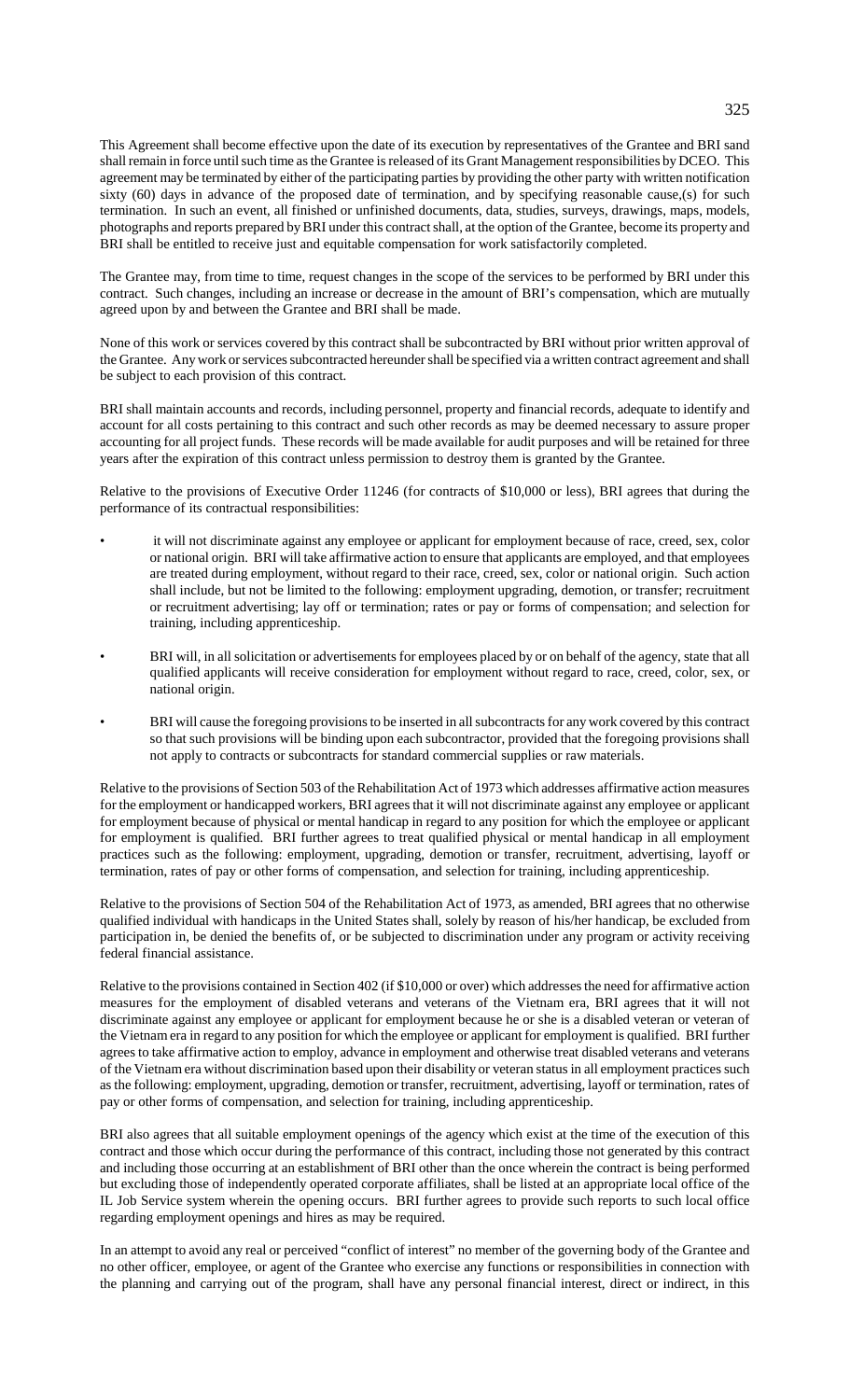contract; and BRI shall take appropriate steps to assure such compliance. Furthermore, no member of the governing body of any other government and no other public official who exercises any function or responsibilities in connection with the planning and carrying out of the program, shall have any personal financial interest (direct or indirect) in this contract; and BRI shall take appropriate steps to assure such compliance.

Finally, BRI covenants that it presently has no interest and shall not acquire interest (direct or indirect) in the jurisdiction in question or any parcels therein or any other interest which would conflict in any manner or degree with the performance of the services specified herein. BRI further covenants that in the performance of this contract no person having any such interest shall be employed by the agency.

Brown & Roberts, Inc. Clinton County By: J. W. Brown, President By: Ray Kloeckner, Chairman

### **Dated August 15, 2005**

### **EXHIBIT B RESOLUTION # 08-05-01**

**RESOLVED,** that the Clinton County Board or Board of Election Commissioners (hereinafter "Board") hereby takes the following actions:

- 1. The "Board agrees to apply for and accept funds being held by the Illinois State Board of Elections, which funds were furnished by the United States Government under the provisions of the Help America Vote Act ("HAVA"), for the (purchase) (lease) of new accessible voting equipment certified by the State Board of Elections and in compliance with HAVA requirements.
- 2. The "Board" agrees to take such action as may be necessary to comply with the requirements of the State Board of Elections for the release of such HAVA funds by supplying the State Board of Elections detailed descriptions of the equipment to be (purchased) (leased), providing full information about payment amount and other cost information for such equipment, and upon receipt of such HAVA funds, the "Board" agrees to forward payment to its vendor no later than 30 days following receipt of assistance payment from the State Board of Elections or by the due date indicated on contract, whichever is earlier, as required by federal cash management statutes. The "Board" agrees to forward a copy of the check paid to the vendor and a copy of a paid invoice from the vendor to the SBE within 30 days of paying its vendor.
- 3. The "Board" agrees to take such action as necessary to be certain that the new voting equipment is fully consistent and in compliance with the requirements of the laws described in Section 906 of the Help America Vote Act , and will meet the voting system's standards adopted by the Federal Election Commission in May of 2002, and will meet the requirements of Title III Section 301 (a)(3) by January 1, 2006.
- 4. The "Board" understands and agrees that equipment (purchased)(leased) by the said jurisdiction from HAVA funds shall become the property of the jurisdiction, not the State of Illinois. It understands and agrees that all property control and custody responsibilities will be assumed by the "Board".
- 5. The "Board" further agrees that future costs related to equipment and/or upgrades now being furnished with HAVA assistance (for example: maintenance, repairs, software, upgrades, etc.) Are and shall be the sole responsibility of the"Board" and understands that the State of Illinois assumes no liability for HAVA-mandated upgrades of the local jurisdictions.
- 6. The "Board" agrees to indemnify and hold the State Board of Elections harmless against claims brought against it by the Election Assistance Commission, or other agency of the state or federal government, for reimbursement of any monies advanced under the HAVA to this "Board" in the event the "Board" is found guilty of misapplication, misuse or misappropriation of HAVA funds received from the State Board of Elections. Indemnification shall include but not be limited to attorney's fees, fines, penalties, and other associated costs of litigation. The "Board" specifically agrees that in the event of any claim of misapplication, misuse or misappropriation of the funds and demand for reimbursement against this "Board", this "Board" agrees that the State Board of Elections may conduct an audit of the application of the funds received from the State Board of Elections in order to determine whether such funds have actually been misapplied or misappropriation of the funds and demand for reimbursement against this "Board", this "Board" agrees that the State Board of Elections in order to determine whether such funds have actually been misappropriated.
- 7. The "Board" authorizes Thomas LaCaze, County Clerk or other designated official, to act as the agent for the "Board" in preparing and executing all applications and other documents required by the State Board of Elections for the (purchase)(lease) of HAVA approved and SBE certified accessible voting equipment, and the "Board" authorizes him to take such action as may be necessary or desirable as requested by the State Board of Elections to effectuate the full purposes of this Resolution, including but not to the indemnities provided in this Resolution. He is further authorized to provide a certified copy of this Resolution to any agency of government which may request it, certifying that this Resolution was presented and approved according to law at a duly constituted meeting of this "Board".

The vote was 13 ayes, 0 nays, 1 absent.

Approved by: S/ Ray Kloeckner, Chairman 8-15-05 Attested by: Seal S/ Thomas LaCaze, County Clerk 8-15-05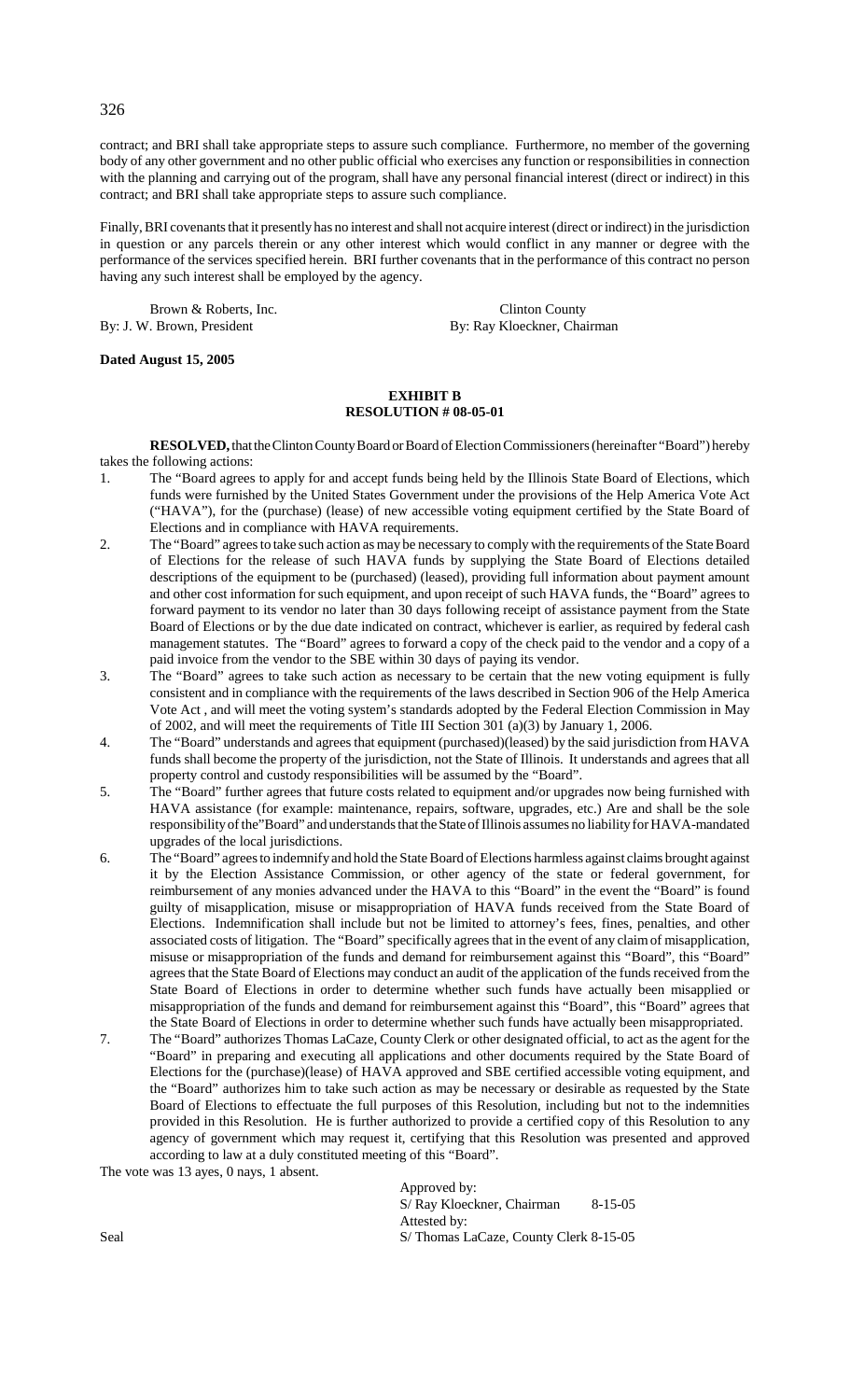#### **EXHIBIT C ORDINANCE 08-05-02**

**BE IT ORDAINED** by the County of Clinton, Illinois, as follows:

Pursuant to Article 40-3-2 of the Clinton County Zoning Code, as amended, the following described real estate shall be classified from Agriculture to AR: Property location: Meridian Twp.

Request for a Map Amendment (40-9-30) submitted by Michael and Stacy English, 290 5<sup>th</sup> Street, Carlyle, IL 62231, to re-zone from Agriculture to AR3.

Location: Part of the Northeast Quarter of the Northwest Quarter of Section 5, Township 2 North, Range 1 West of the Third Principal Meridian, Clinton County, Illinois, described as follows:

Beginning at the Northeast corner of said Northwest Quarter; thence West (bearing assumed) along the North line of said Northwest Quarter, 500.00 feet; thence South, parallel to the East line of said Northwest Quarter, 871.20 feet; ;thence, East, parallel to said North line of the Northwest Quarter, 500.00 feet to a point on said East line of the Northwest Quarter; thence North along said East line of the Northwest Quarter, 871.20 feet to the point of beginning, containing 10.00 acres, more or less.

Property is owned by Swagler Brother Farm Inc., 27522 US Hwy 50, Shattuc, IL 62231.

ADOPTED, ORDAINED AND APPROVED by the Clinton County Board on the 15<sup>th</sup> day of August, 2005. S/ Ray Kloeckner

Board Chairman

### **EXHIBIT D**

### **ORDINANCE # 08-05-03**

BE IT ORDAINED BY THE COUNTY OF CLINTON, ILLINOIS AS FOLLOWS: Pursuant to Article 40-3-2 of the Clinton Counth Zoning Code, as amended, the following described real estate is hereby rezoned from Agricultural (AG) to Agricultural Residential (A-R):

Tract 4 on map

Part of the Southwest Quarter of Section 16 and part of the Southeast Quarter of Section 17, all In Township 2 North. Range 5 West of Third Principal Meridian, Clinton County, Illinois, described as follows: Beginning at the Northwest corner of the Northeast 1/4 of said Southeast 1/4 of Section 17; thence, N.89 18'22"E.,(bearing assumed) along the North line of-said Southeast 1/4 of Section 17, 1323.42 feet to the Northwest corner of said Southwest 1/4 of Section 16; thence, N.88 43'38"E., along the North line of said Southwest 1/4 of Section 16, 148.54 feet; thence, S.01 21'18"E., 1084.07 feet to a point on the North Right-of-Way line of F.A. Route 409 (New U.S. Route 50);

thence, along said North Right-of-Way line of F.A. Route 409 (New U.S. Route 50) as follows: S.79 35'55"W.,576.48 feet; N.88 21'55"W.,206.16 feet;S.79 35'55"W., 680.00 feet;S.85 33'44"W., 35.30 feet to the Southeast comer of Pine Lake Estates First Addition, a subdivision recorded as Doc. No. 1998R583 in the Clinton County, Illinois, Recorder's Office; thence, N.O1 03'07"W., collinear with the East line of said Pine Lake Estates First Addition, 1293.04 feet to the point of beginning, identified as Tract 4 on the Plat of Survey prepared by Netemeyer Engineering Associates, Inc. And recorded May 14, 2004 at 9:01 A.M. as Document No. 2004RO3503. Pt. of Parcel #05-05-16-300-001 & Pt. of Parcel #05-05-17.400-003

#### Tract 5 on map

Part of the West Half of Section 16, Township 2: North, Range 5 West of Third Principal Meridian, Clinton County, Illinois, described as follows:

Beginning at the Northeast corner of the Southwest 1/4 of the Northwest 1/4 of said Section 16; thence, S.01 07'!55"E., (bearing assumed) along the East line of said Southwest 1/4 of the Northwest 1/4, 1330.34 feet to the Southeast corner of said Southwest 1/4 of the Northwest 1/4; thence, S.01 21'46"E., along the East line of the Northwest 1/4 of the Southwest 1/4, 50.00 feet; thence, S.88º 43'38"W., 1073.20 feet; thence, N.OO 53'38"W., 1383.42 feet to a point on the North line of said Southwest 1/4 of the Northwest 1/4; thence, N.SS88 53'28"E., along said North line, 1067.25 feet to the point of beginning, identified as Tract 5 on the Plat of Survey prepared by Netemeyer Engineering Associates,lnc. and recorded May 14, 2004 at 9:01 A.M. as Document No. 2004R03503.

#### And,

Part of the Southwest Quarter of the Northwest Quarter of Section 16, Township 2 North, Range 5 West of Third Principal Meridian, Clinton County, Illinois, described as follows:

Beginning at the Northwest corner of said Southwest 1/4 of the Northwest 1/4; thence, N.88 53'28"E., (bearing assumed) along the North line of said Southwest 1/4 of the Northwest 1/4, 200.OO feet; thence, S.OO 53'38"E., 1333.56 feet to a point on the South line of said Northwest 1/4; thence, S.88 43'38"W., along said South line, 200.00 feet to the Southwest corner of said Northwest 1/4; thence, N.OO 53'38"W., along the West line of said Northwest 1/4, 1334.13 feet to the point of beginning, identified as Tract 5 on the Plat of Survey prepared by Netemeyer Engineering Associates,lnc. and recorded May 14,2004 at9:01 A.M. as Document No. 2004R03503.

#### Tract 6 on map

Part of the Northwest Quarter of the Southwest Quarter of Section 16, Township 2 North, Range 5 West of Third Principal Meridian; Clinton County, Illinois, described as follows:

Commencing at the Northeast comer of said Northwest 1/4 of the Southwest 1/4; thence, S.O1 21'46"E., (bearing assumed) along the East line of said Northwest 1/4 of the Southwest 1/4, 50.00 feet to the point of beginning; thence, continuing S. 01 21'46"E., along said East line, 873.85 feet to a point on the North Right-of-Way line of F.A. Route 409 (New U.S. Route 50); thence, along a curve on said North Right-of-Way line of F.A. Route 409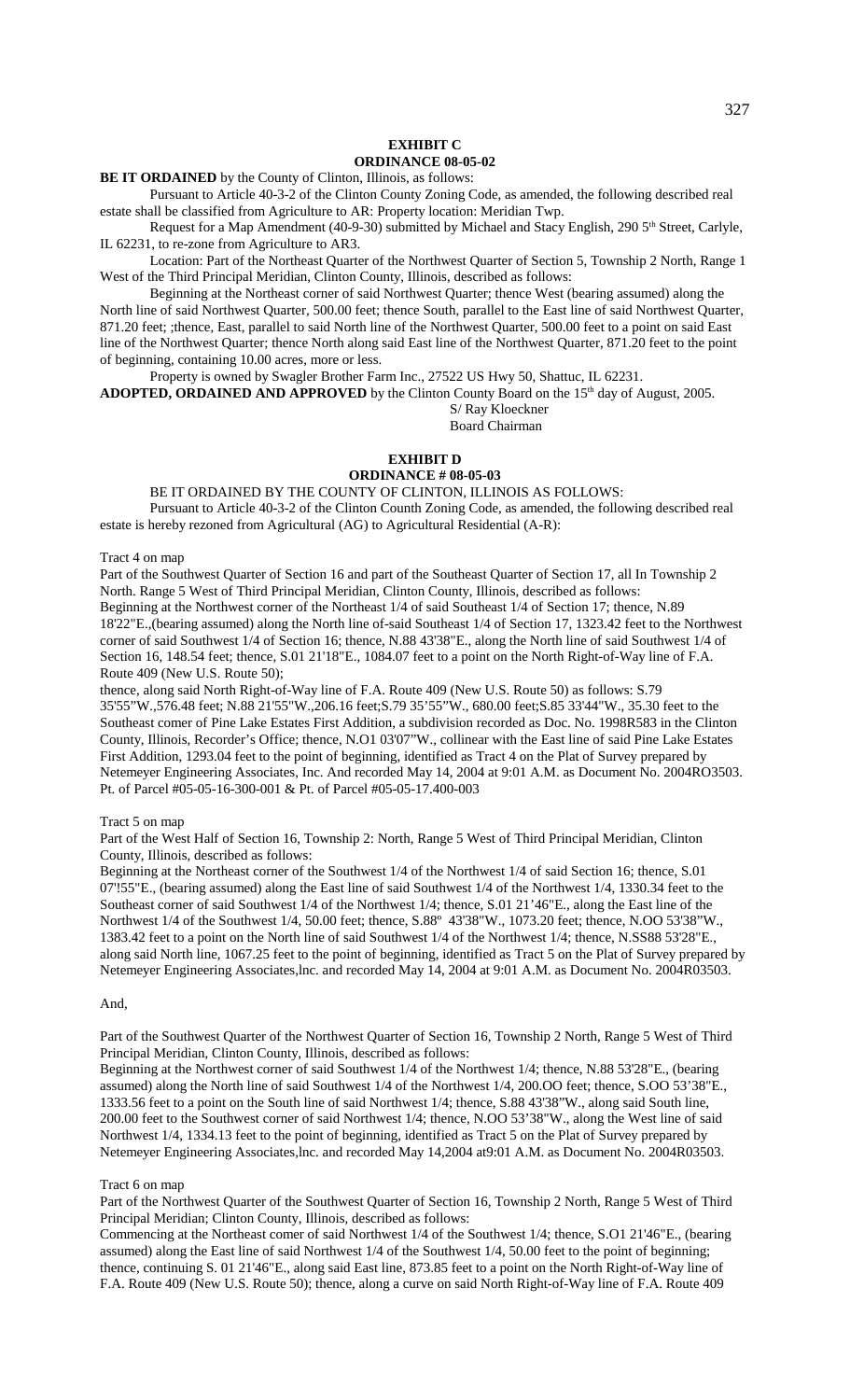### 328

(New U.S. Route 50) having a radius point to the South, a radial distance of 11609.13 feet, a chord bearing, S. 81 35'32"W., and a chord distance of 807.70 feet; thence, continuing along said North Right-of-Way line of F.A. Route 409 (New U.S. Route 50) S.79 35'55"W., 377.50 feet; thence, N. O1 21'18"W., 1034.07 feet; thence, N.88 43'38"E., 1174.27 feet to the point of beginning, identified as Tract 6 on the Plat of Survey prepared by Netemeyer Engineering Associates, Inc. And recorded May 14, 2004 at 9:01 A.M. as Document No. 2004RO3503. Pt of Parcel #05-05-16-300-001 & Pt of Parcel #05-05-16-100-002

#### Road:

Part of the West Half of Section 16, Township 2 North, Range 5 West of Third Principal Meridian, Clinton County, Illinois, described as follows:

Commencing at the Northwest corner of the Northwest 1/4 of said Section 16; thence, N.88 50'O4"E., (bearing assumed) a1ong the North line of said Northwest 1/4, 200.00 feet to the point of beginning; thence, continuing N.88 50'04"E., along said North line, 50.00 feet; thence, S.OO 53'38"E., 2707.65 feet;

thence, S.88 43'38"W.. 101.07 feet; thence, N. 01 21'18"W., 50.00 feet to a point on the South line of said Northwest 1/4; thence, N.88 43'38"E., along said South line, 51.47 feet; thence, N.00 53'38'W.. 2657.75 feet to the point of beginning, identified as Horstmann Lane on the Plat of Survey prepared by Netemeyer Engineering Associates, Inc. And recorded May 14, 2004 at 9:01 A.M. as Document No. 2004RO3503.

Pt. of Parcel #05-05-16-300-001 &: Pt. of Parcel #05-05-16-100-002 &. Pt. of Parcel #O5-05-16-100-005 . Property is owned by Trenton Land Development.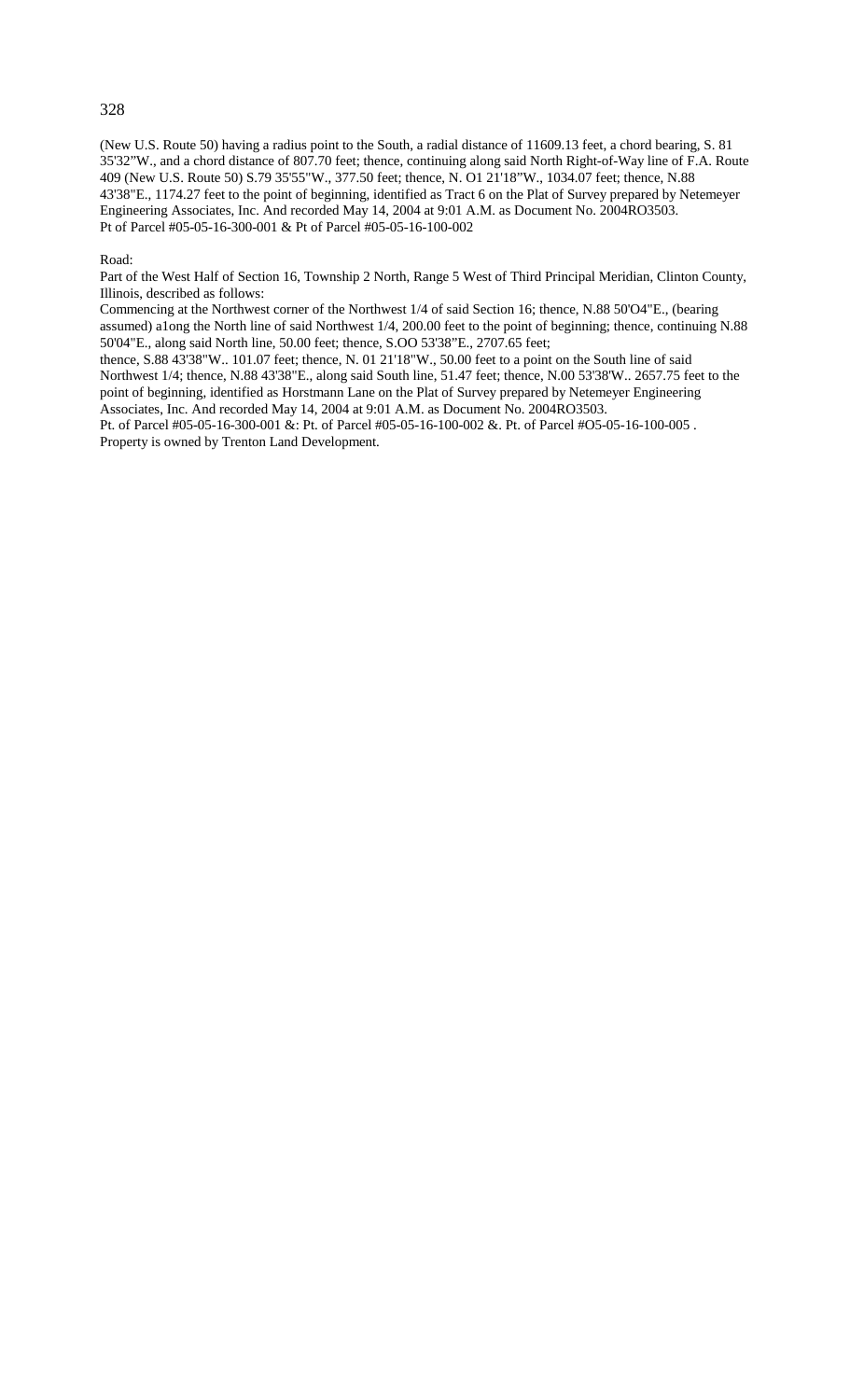## **Clinton County Board September 19, 2005**

The September meeting of the Clinton County Board was called to order by Sheriff Mike Kreke on Monday, September 19, 2005, in the county board meeting room.

**Roll call**: Present - Beckmann, Fix, Foppe, Guthrie, Hitpas, Holtgrave, Kloeckner, Lampe, Murray, Pingsterhaus, Raymond, Robbins, Sullivan, Craig Taylor and Jack Taylor.

The Pledge of Allegiance was recited. All visitors and guests introduced themselves.

**MOTION** by Lampe second by Raymond to approve the minutes of the previous meeting. **MOTION CARRIED.**

**MOTION** by Lampe second by Robbins to approve the appointment of Brian Krausz as Trustee of the New Memphis Sanitary District. **MOTION CARRIED**.

First reading of appointments:

- a. Pat Callahan Public Building Commission
- b. Tony Jansen Santa Fe Drainage & Levee District

**MOTION** by Jack Taylor second by Sullivan to approve a contract with the Clinton County Soil & Water Conservation District to provide Natural Resource Information reports to the County Zoning Board. **MOTION CARRIED**. (Exhibit A)

Chairman Kloeckner appointed a committee of Lavern Holtgrave, John Raymond and Mark Beckmann to study the Early Retirement Incentive Program (ERI). He also said that any employee who is eligible for the program can serve on the committee.

**MOTION** by Brian Guthrie second by Craig Taylor to approve the annual report of the Regional Office of Education. **MOTION CARRIED.**

**MOTION** by Foppe second by Fix to leave the reimbursement for mileage at the current rate of \$.405 a mile. **MOTION CARRIED**.

**MOTION** by Robbins second by Hitpas to approve Resolution #09-05-01 commending Kaskaskia College on their 65<sup>th</sup> anniversary of providing educational services in Clinton County. **MOTION CARRIED.** (Exhibit B)

County Farm - no report.

**INSURANCE TRUST** - Foppe reported the annual meeting of the IL County Insurance Trust was held September 9, 2005. Terry Moore of Randolph County was elected Chairman of the Trust.

**HEALTH INSURANCE COMMITTEE** - Raymond reported the bills were in order and approved.

**UNINCORPORATED AREA IMPROVEMENT COMMITTEE** - Robbins reported a meeting is scheduled for Thursday, September 12th, at 6:00 p.m.

**SAFETY COMMITTEE -** Pingsterhaus reported the scheduled meeting was cancelled because the ICIT representative could not be present. It will be rescheduled.

**EDUCATION COMMITTEE** - Guthrie reported the Committee met September 1st. High School graduates are now required to have four years of math. There are some new safety changes, such as requiring three fire drills each year with fire department personnel. The next meeting is November 3 @ 4:30 p.m.

**708 MENTAL HEALTH BOARD** - Foppe will be presenting the budget request of the Board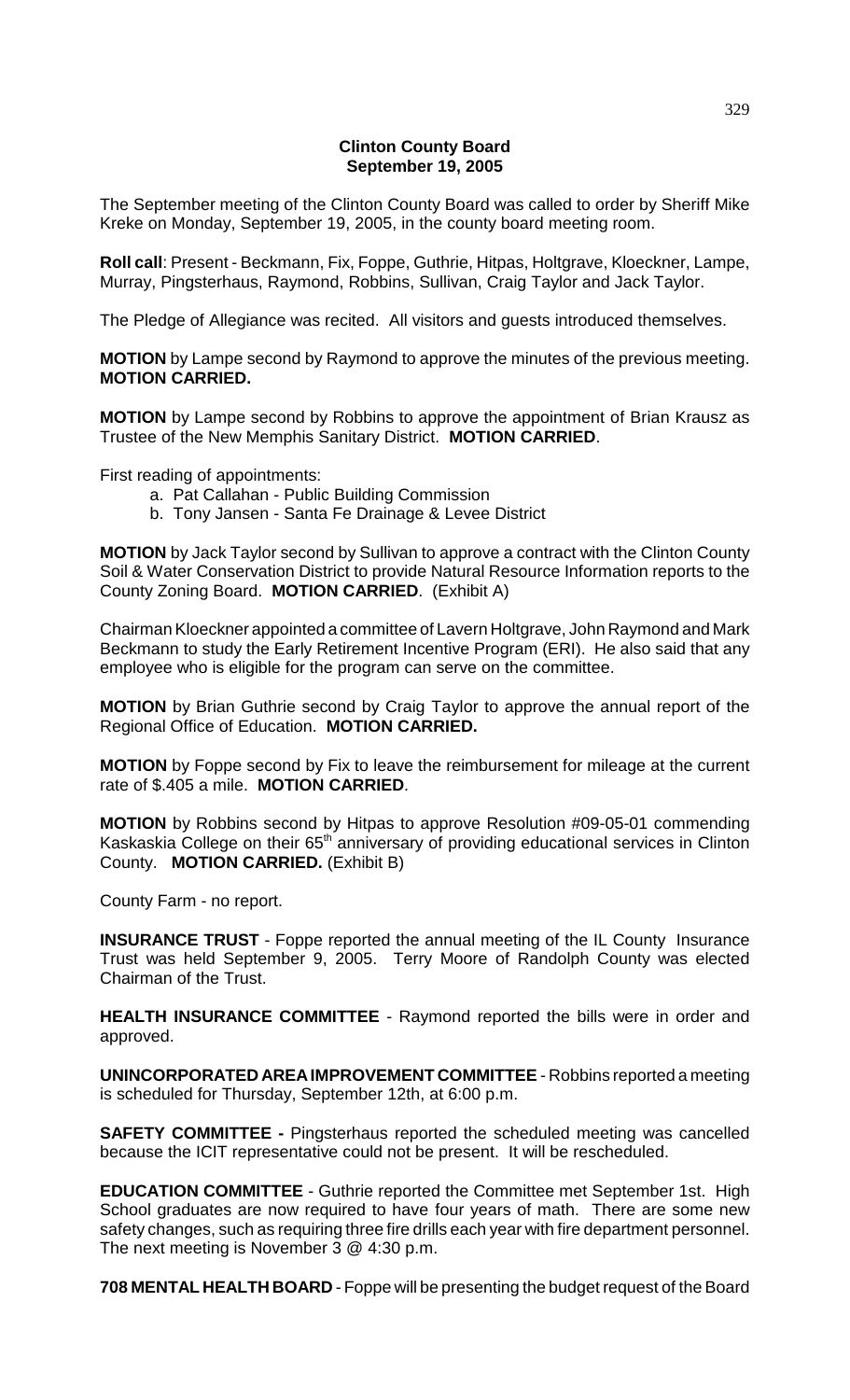330

at next month's meeting.

**GIS COMMITTEE** - Beckmann reported the GIS meeting will be September 26, at 5 p.m. not on the 22nd as had been previously posted.

**RC&D COUNCIL** - Lampe - a meeting is scheduled for tomorrow evening in Mascoutah at 7:30 p.m.

**SOLID WASTE COMMITTEE** - Holtgrave - a meeting is scheduled for Thursday, September 22 at 5:00 p.m.

**TOURISM COMMITTEE** - Holtgrave reported a meeting is scheduled for Thursday, September 22, at 11:00 a.m. in Fairview Heights and one on Wednesday, September 21, at 6:00 p.m. in Carlyle.

**911 COMMITTEE** - Fix reported the 911 Dispatchers have been handling an extremely high number of calls. Approximately 60% of the calls received are from cell phones.

**PERSONNEL/LABOR COMMITTEE** - Hitpas reported the committee met with Mike McMillan of the Health Department. McMillan will be getting some information together for the committee.

The Committee has sent a letter to the Fraternal Order of Police on the 911 contract and the grievance that was filed. The Committee is waiting for a response.

**MOTION** by Hitpas second by Sullivan that the County Board accept the Teamsters Union contracts - Sheriff, Health Department, Body Politic, Circuit Clerk and Probation. **MOTION CARRIED.** 

**MOTION** by Hitpas second by Sullivan to approve pay increases for part-time employees with one year of service of \$.25 an hour the first year, and \$.45 an hour each year for the next three years. This increase will be retroactive to December 1, 2004. This excludes the Highway Department, FOP, Lake Patrol and Prisoner Transport employees. **MOTION CARRIED.**

**MOTION** by Hitpas second by Raymond to increase pay for the Bailiffs from \$60.00 a day to \$75.00 a day. **MOTION CARRIED**.

**MOTION** by Hitpas second by Foppe to approve a 2.5% pay increase for the Board of Review members. **MOTION CARRIED**.

**MOTION** by Hitpas second by Holtgrave to approve the pay increases retroactive to December 1, 2004. **MOTION CARRIED**.

States Attorney Henry Bergmann stated the pay increases need to be in ordinance form. The union contracts are okay but everything else needs to wait until next month when ordinances can be prepared for approval. The mileage issue also needs to be in form of an ordinance.

**VETERAN'S MEMORIAL COMMITTEE** - Lampe reported the Veteran's Committee is wanting to mount a brass plaque at the War Memorial that will have all the county Prisoner of War names on it. **MOTION** by Lampe second by Holtgrave to approve. **MOTION CARRIED.**

**ZONING/SUBDIVISION COMMITTEE - MOTION** by Craig Taylor second by Murray to approve an Text Change Ordinance #09-05-02 amending section 40-4-8(e) of the County Zoning Code. Roll call: Yes -Beckmann, Fix, Foppe, Guthrie, Hitpas, Holtgrave, Kloeckner, Lampe, Murray, Pingsterhaus, Raymond, Robbins, Sullivan, Craig Taylor and Jack Taylor. **MOTION CARRIED.** (Exhibit C)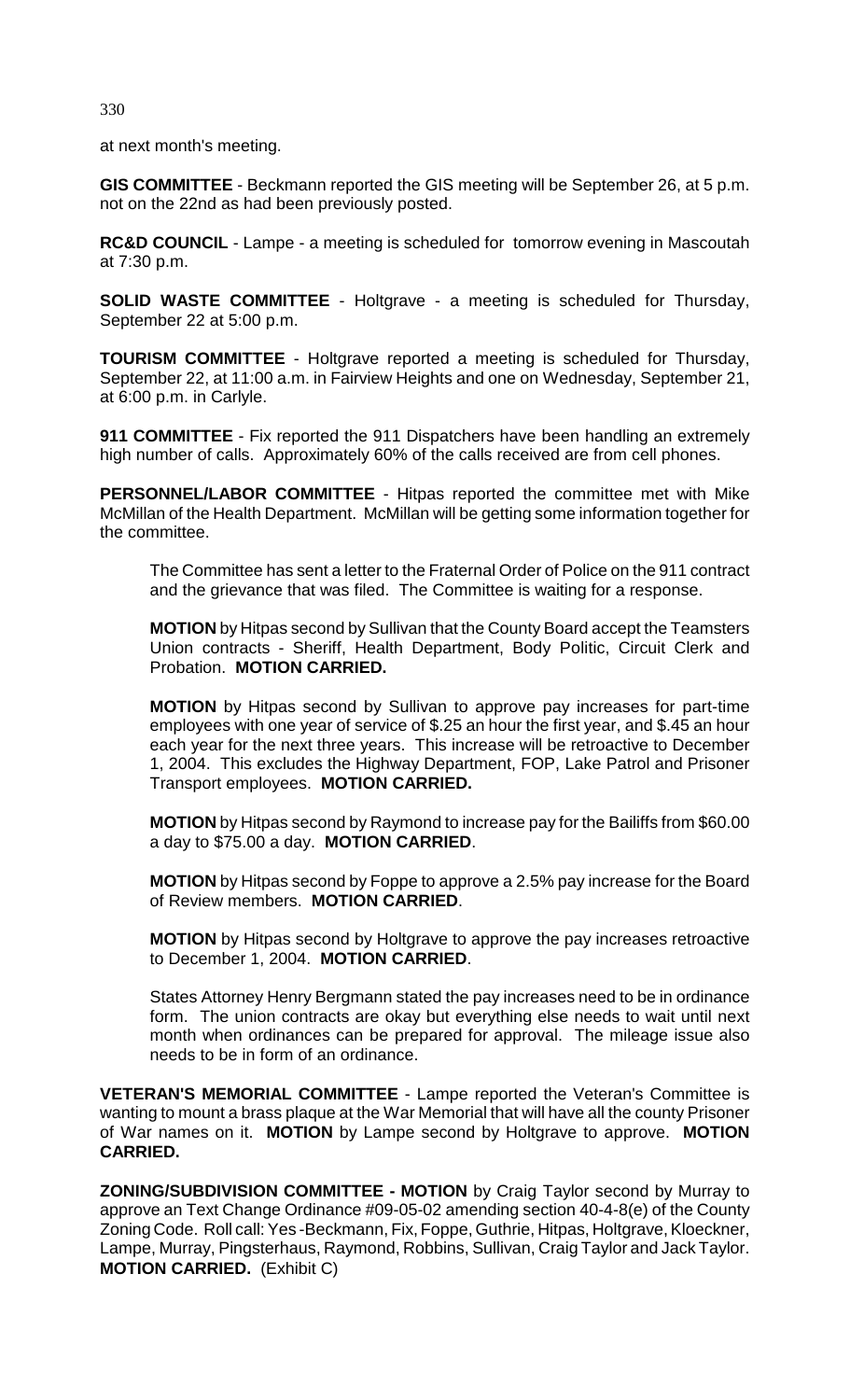An Zoning Code amendment concerning small rural businesses will be brought before the board at a later date.

**MOTION** by Craig Taylor second by Beckmann to waive the first reading of Alfred Ratermann 1st Subdivision. **MOTION CARRIED**.

**MOTION** by Fix second by Jack Taylor to approve the second and final reading of Alfred Ratermann 1st Subdivision. **MOTION CARRIED**.

**MOTION** by Beckmann second by Sullivan to approve the second and final reading of Timber Creek Subdivision. **MOTION CARRIED**.

Lampe reported there is a situation on the Breese/Germantown Road where a subdivision was laid out by a licensed engineer who should have known about the zoning laws. He stated a lot of people in his district are upset about the situation. A variance was granted from 100' to 54'. Zoning Administrator Joyce Lucas stated that the subdivision in question is located within the corporate limits of the Village of Germantown, which has its own subdivision ordinance. The County Engineer and the County Zoning Administrator do not approve the plats when the Village has their own ordinance regulating them.

**LAW ENFORCEMENT COMMITTEE** - The Board thanked Mark Pingsterhaus for taking care of getting the pictures of the board members displayed in the lobby of the Jail.

**ECONOMIC DEVELOPMENT/SWIDA/SCIGA COMMITTEE** - Sullivan reported SWIDA has a meeting scheduled September 22nd and SCIGA has a meeting scheduled September 28th.

**MOTION** by Sullivan second by Murray to approve a five year commitment plan with South Central Illinois Growth Alliance. This is a group that was formed to promote growth in the five-county area. Clinton County's annual contribution will be \$.20 per capita or \$2,944.00 a year. **MOTION CARRIED**.

**ROAD & BRIDGE COMMITTEE** - Engineer Mitchell presented Motor Fuel Tax Audits for the County and the Townships for 2004.

**MOTION** by Guthrie second by Jack Taylor to approve a petition from the Village of Keyesport for 50% county match to replace a drainage structure on Washington Street. **MOTION CARRIED.**

**MOTION** by Raymond second by Fix to adopt a resolution approving the use of CH#14 (St. Rose Road) and CH#13 (Stolletown Road) as a temporary detour route for repairs on the Shoal Creek Bridge on Rte 50. **MOTION CARRIED**.

Engineer Mitchell reported there are two proposed new entrances on CH#5 (Shattuc Road). The entrances will be for Kaskaskia College (east side) and Christ Our Rock Lutheran High School (west side).

Mitchell also reported the drainage structure on Drive-In Road in Breese Township should be finished within the next month.

**FINANCE/HEALTH SERVICES/RLF COMMITTEE - MOTION** by Robbins second by Holtgrave to approve the monthly Budget & Financial Report of the Treasurer's Office. **MOTION CARRIED.**

Treasurer Mueller reported the second installment of the Real Estate Taxes is due October 5, 2005. He also reported Fred Becker is working on the 2005/06 budget.

Revolving Loan Fund - The paperwork for the subordination agreement with Rakers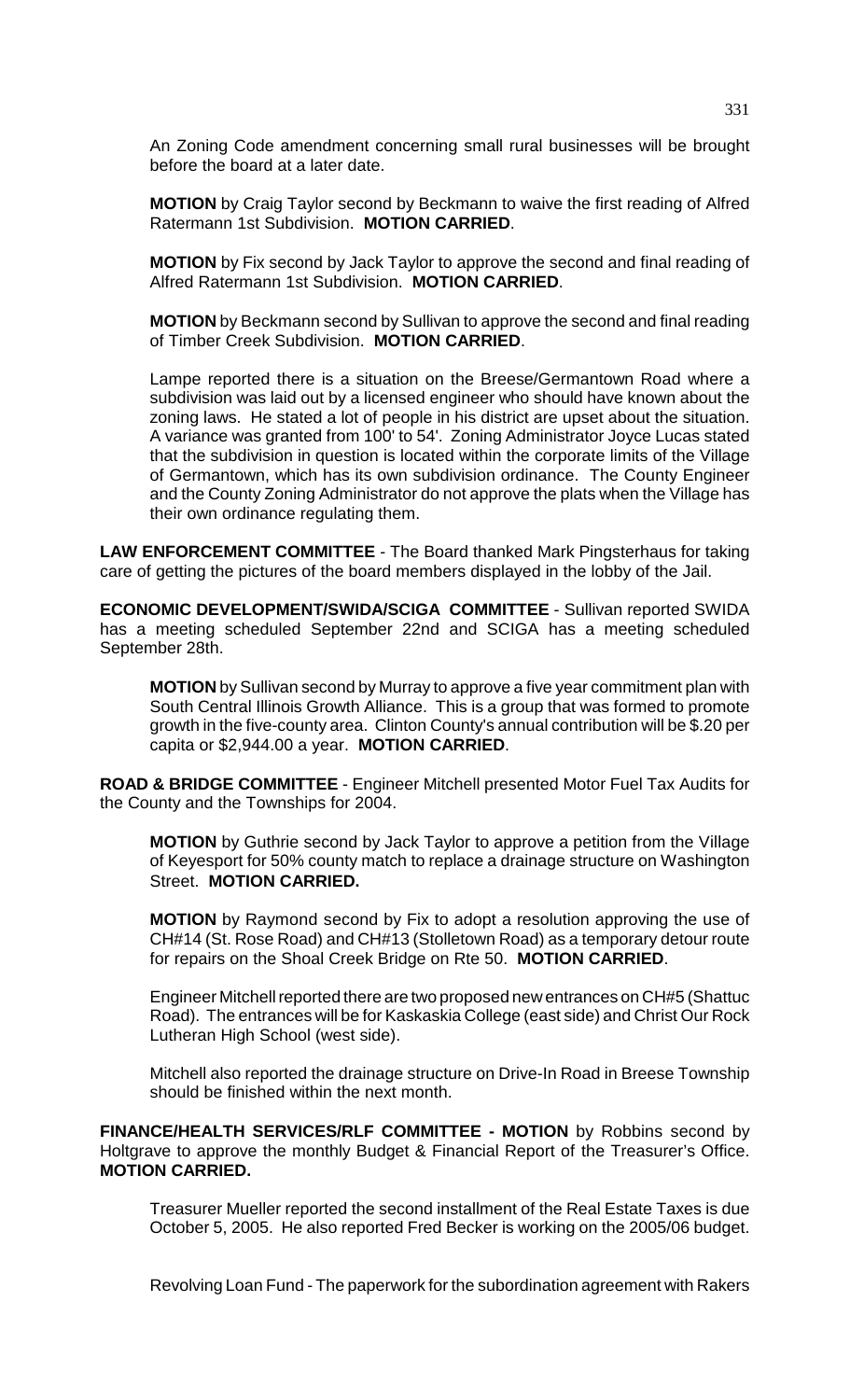All Smiles Day Care is in order.

**MOTION** by Jack Taylor second by Hitpas to approve a loan not to exceed \$45,000.00 from the Revolving Loan Fund to Perry Stanfa for his trucking business. The interest rate for the 10 year loan will be 3%. The approval is contingent upon all the paperwork being completed properly. **MOTION CARRIED**.

Mueller reported D's Roller Rink is applying for a loan from Centre Bank. They have a loan with the county from the Revolving Loan Fund. **MOTION** by Lampe second by Beckmann to approve a subordination agreement on D's Roller Rink. **MOTION CARRIED**.

Treasurer Mueller requested that when an office head needs to amend their budget, they need to contact the Finance Committee who in turn will bring the request to the County Board for their approval.

The monthly report of the Clinton County Health Department was presented.

Judge Hitpas is requesting the Finance Committee put a new line item in next year's budget for interpreter fees in the amount of \$15,000.00. This new line item would be in the Court Fees Fund. **MOTION** by Jack Taylor second by Fix to approve a new line item put in next year's budget. **MOTION CARRIED**.

**MOTION** by Holtgrave second by Pingsterhaus to approve the request of County Clerk LaCaze to purchase an additional server to be housed in the 911 Dispatchers Office. This server will be a back up of the files in his office. **MOTION CARRIED**.

**FACILITIES COMMITTEE** - Craig Taylor said his committee recommends the storeroom at the Annex be cleared by November 19, 2005. The office heads who have items stored there need to destroy them. **MOTION** by Craig Taylor second by Fix to clear the storage area by November 19, 2005. **MOTION CARRIED.** Taylor reported a representative from the State Archives said the records be destroyed. Treasurer Mueller stated his office has records stored that he does not want destroyed. These records are not duplicated anywhere. States Attorney Bergmann stated the office heads make the decision on what records need to be kept and the county has to find a place to store them.

**GENERAL SERVICES COMMITTEE** - Everything was in order.

**LIQUOR COMMITTEE** - Holtgrave reported a new liquor license application has been received for Ford Brothers Tavern in Lookingglass Township.

**MOTION** by Holtgrave second by Sullivan to support the Clinton County Tavern Association and other establishments in regard to the Indoor Clean Air Act. **MOTION CARRIED.**

**ENVIRONMENTAL CONCERNS COMMITTEE** - Beckmann reported the Committee is waiting for the States Attorney's opinion on how the remaining funds of the Pearl Sand Account should be distributed.

Member Jack Taylor said the Finance Committee had a cost study done and would like a recommendation on a fee increase from the offices involved. His Committee will be contacting the Sheriff, GIS, and County Clerk & Recorder's Office.

**MOTION** by Holtgrave second by Jack Taylor to approve payment of the Accounts Payable Claims. **MOTION CARRIED**.

**MOTION** by Robbins second by Craig Taylor to adjourn the meeting. **MOTION CARRIED**.

Ray Kloeckner Board Chairman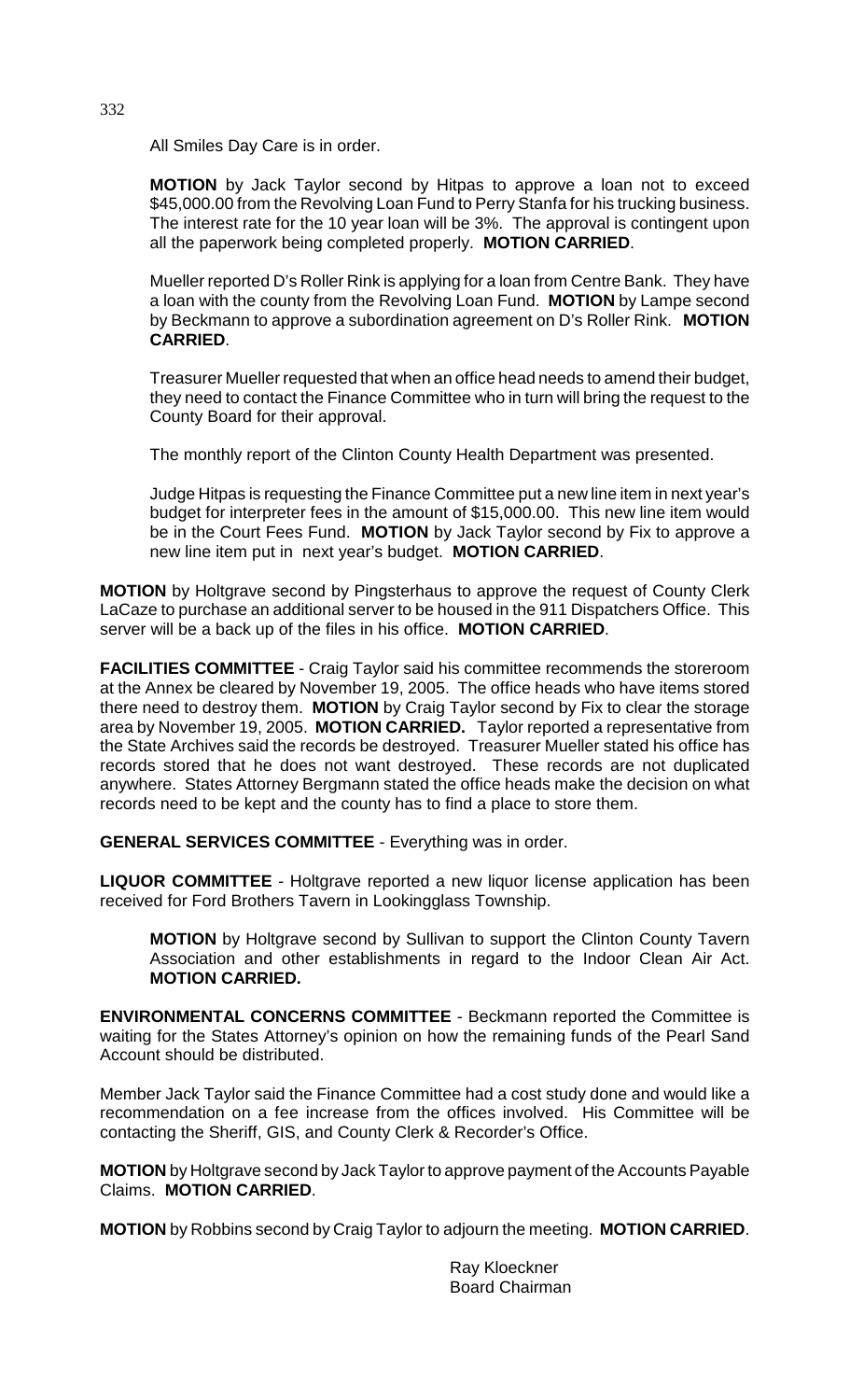## \_\_\_\_\_\_\_\_\_\_\_\_\_\_\_\_\_\_\_\_\_\_\_\_\_\_\_\_\_\_\_\_\_\_ Thomas LaCaze, County Clerk & Recorder

## **Exhibit A**

### **NATURAL RESOURCE INFORMATION REPORT CONTRACT**

The Clinton County Soil and water Conservation District hereafter referred to as the SWCD and the Clinton County Government have common goals in any of the natural resource related fields. One of those areas is in proper soil identification in developing areas. This Contract outlines the policies and procedures to be followed in providing assistance to the Clinton County Zoning Department, hereafter referred to as the County, in developing and reviewing Natural Resource Information Reports; hereafter referred to as NRI Reports.

BACKGROUND:

The SWCD has assisted the county and its residents in developing and implementing conservation plans for almost fifty years. State law mandates that the SWCD provide individuals and units of government natural resource information for zoning changes and variances on agricultural, or vacant agricultural land. A strong working relationship already exists between the County and the SWCD. Developing and reviewing NRI Reports as a part of the building permit process is a logical expansion of services being provided. PROCEDURES:

To help maintain and improve the quality of life of Clinton County residents and better manage county soil and water resources;

Clinton County will:

1. Provide SWCD applications to applicants for building permits.

2. Prescreen applicant so that only individuals with land disturbing activities, zoning and map changes are referred to the SWCD for assistance.

3. Provide a copy of completed NRI Reports to the county Building Inspector to use during construction inspections.

4. Provide recommendations to the SWCD on ways to improve the program.

5. Review NRI report before issuing building permits.

6. Provide yearly allocation to the SWCD of \$4,400.00 for the completion of NRI Reports.

7. Provide authoritative decision on result of application.

Clinton County Soil and Water Conservation District will:

1. Provide the County with NRI Report applications to be handed out to individuals with land disturbing activities, zoning and map changes.

2. Prepare NRF Reports to include:

- General site information
- Introduction and Instruction of the Report
- Soils Information: Based on the current Soil Survey for intended use
- Resource Information including potential impacts on agriculture, flooding and hydric soil

• Map Information including plat, soil, zone, topographic, wetland and flood plain

3. Each report will be completed within a 30 day time period. Starting dates will be the date application is received in the SWCD Office.

The Clinton County Government agrees to the above contract with the Clinton County Soil and Water Conservation District during fiscal year of December 1, 2005 to November 30, 2006.

#### **Exhibit B #09-05-01**

**WHEREAS,** Kaskaskia College opened as Centralia Township Junior College on September 9, 1940;

**WHEREAS**, Kaskaskia College was the first tax supported Junior College in Illinois;

**WHEREAS,** the original Junior College District #501 was expanded geographically on July 1, 1966 to become Kaskaskia College;

**WHEREAS,** Kaskaskia College has continued to provide access to a quality college education for students from Bond, Clinton, Fayette, Marion and Washington Counties for the past 65 years;

**WHEREAS,** Kaskaskia College is currently the fastest growing institution in Illinois with an enrollment growth of 89.8%, and is ranked  $4<sup>th</sup>$  in the nation as to fastest growing community colleges;

**WHEREAS,** Kaskaskia College last year provided services to 11,000 students as the main campus and education centers throughout the district;

**WHEREAS**, Kaskaskia College will continue to enhance economic development in the future;

**BE IT RESOLVED** that the Clinton County Board hereby commends Kaskaskia College for educating students over the past 65 years, and

That the Clinton County Board hereby congratulates Kaskaskia College on its past achievements and growth throughout the past 65 years, and

That the Clinton County Board hereby wishes the Kaskaskia College Board of Trustees, faculty, staff and students continued success in the future.

Approved this 19<sup>th</sup> day of September, 2005, bu the Corporate Authority of the County of Clinton, Illinois.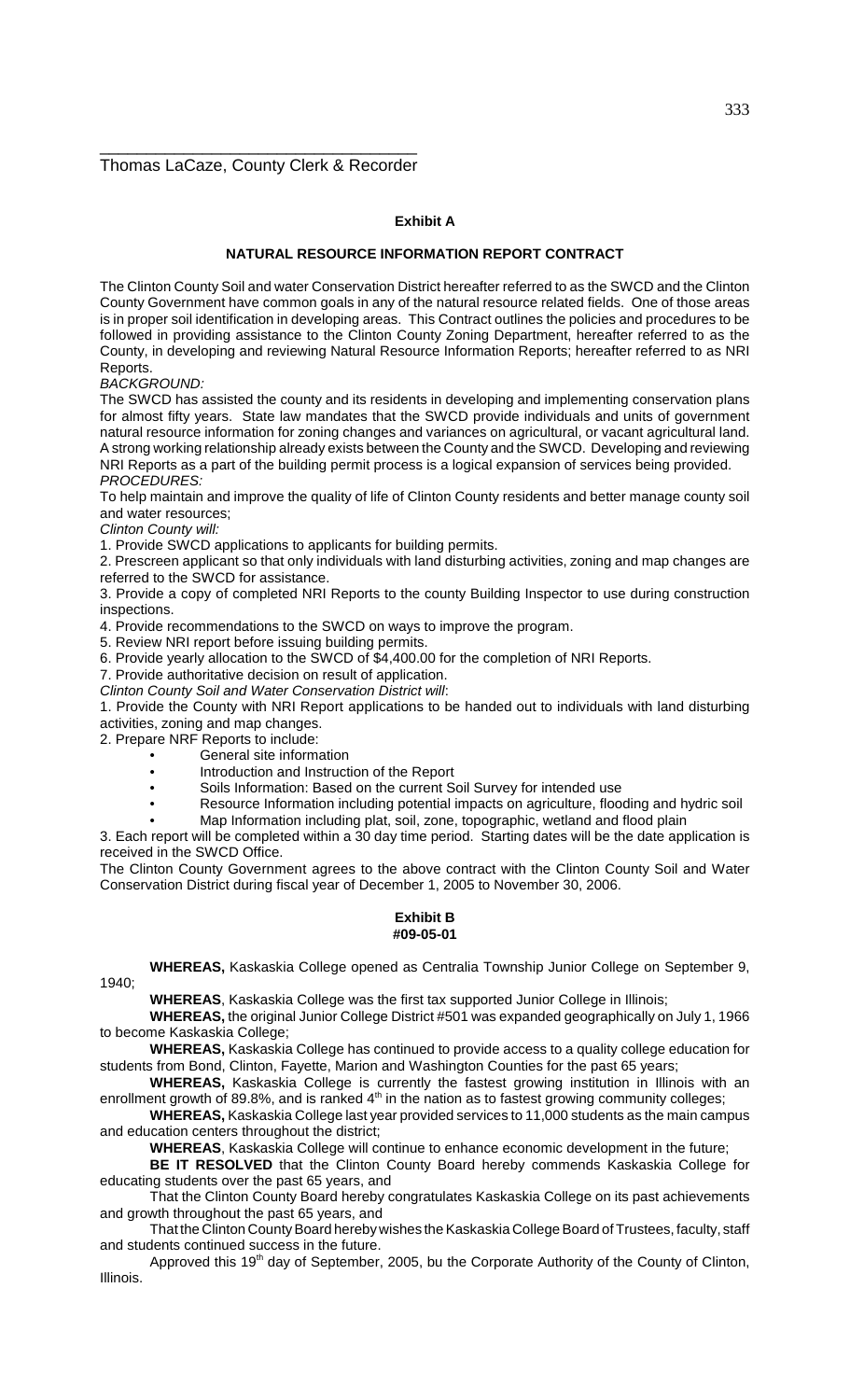S/ Ray Kloeckner

Attest: Board Chairman S/ Thomas LaCaze County Clerk & Recorder

## **EXHIBIT C #09-05-02**

**BE IT ORDAINED** by the County of Clinton, Illinois as follows:

That section 40-4-8(e) of the Clinton County Zoning Code be amended as follows: Section 40-4-8 (e) Minimum setbacks:

1. **DELETE** - From front lot line: (except along county roads, the minimum shall be 100 feet from the centerline of the road and township roads the minimum setback shall be 75 feet from the centerline of the road).

1. **ADD** - From front lot line: (except along county roads outside the incorporated limits of any city, village or incorporated town, the minimum setback shall be 100 feet from the road and township roads the minimum setback shall be 75 feet from the centerline of the road.

**ADOPTED, ORDAINED AND APPROVED** September 19, 2005 by a vote of the Corporte Authorities of the County of Clinton, Illinois, this 19<sup>th</sup> day of September, 2005.

Roll call: Aye - Hitpas, Murray, Robbins, Guthrie, Pingsterhaus, Jack Taylor, Raymond, Fix, Holtgrave, Foppe, Sullivan, Craig Taylor, Beckmann, Lampe, and Kloeckner.

APPROVED by the Corporate Authorities of the County of Clinton, Illinois, this 19<sup>th</sup> day of September, 2005. S/ Ray Kloeckner, Chairman

Attest:

S/ Thomas LaCaze, County Clerk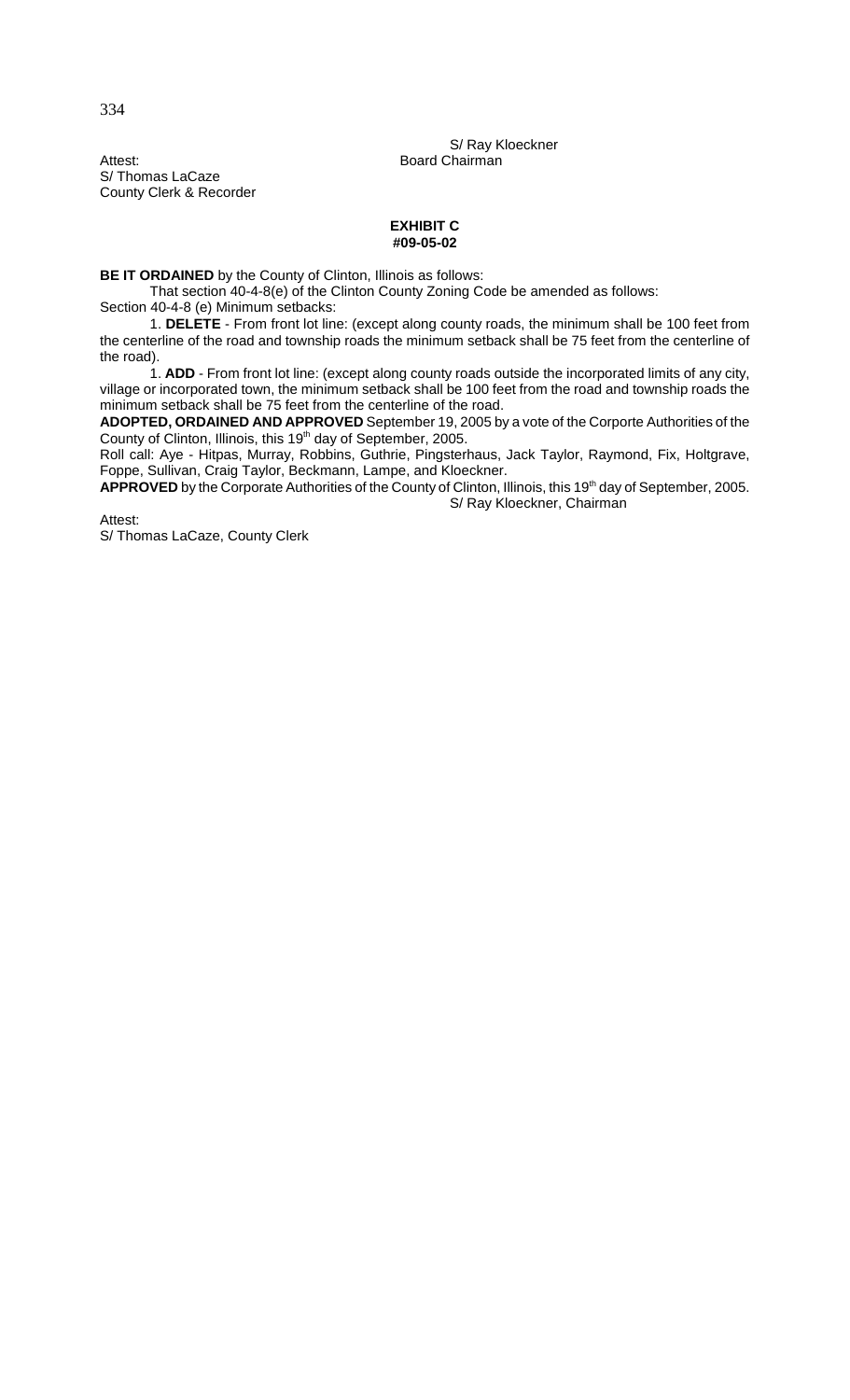## **CLINTON COUNTY BOARD December 19, 2005**

The December meeting of the Clinton County District Board was called to order on Monday, December 19, 2005, at 7:00 p.m. in the board meeting room.

**Roll Call:** Present - Beckmann, Fix, Foppe, Guthrie, Hitpas, Holtgrave, Kloeckner, Lampe, Murray, Pingsterhaus, Raymond, Robbins, Sullivan, Craig Taylor and Jack Taylor.

The Pledge of Allegiance was recited. Recognition of visitors and guests.

Chairman Kloeckner asked for a moment of silence in honor of Gene Abernathy, who died. He had served as a county board member for16 years.

**MOTION** by Lampe second by Craig Taylor to approve the minutes of the previous meeting. **MOTION CARRIED**.

**MOTION** by Robbins second by Murray to approve the appointment of Wayne Michael as Zoning Board of Appeals member. **MOTION CARRIED**.

Employees have asked about increasing the mileage allotment to the same amount the federal government pays. **MOTION** by Sullivan second by Foppe to keep the county's reimbursement for mileage at \$.405 cents a mile. **MOTION CARRIED**.

**MOTION** by Lampe second by Beckmann to approve the semi-annual report of the Circuit Clerk's Office. **MOTION CARRIED**.

**MOTION** by Robbins second by Fix to approve the semi-annual report of the County Clerk and Recorder's Office. **MOTION CARRIED**.

Western Clinton Co Senior Services have submitted a request for a \$2,500.00 donation. Question as to the legality of giving a donation was raised. Sullivan made a motion to approve the donation, but the motion died for lack of a second. States Attorney Bergmann said the county can pass a referendum for this. If it passes, a tax can then be levied for that purpose.

Chairman Kloeckner received a copy of a letter from Dr. Kay Bennett of Damiansville School District thanking Sheriff Mike Kreke, Deputies Voss and Perez for their assistance in dealing with a student who had threatened suicide. She stated Voss & Perez were very professional and caring in dealing with the situation.

**COUNTY FARM COMMITTEE** - **MOTION** by Craig Taylor second by Lampe to approve a contract to obtain soil samples at a cost of \$300.00. **MOTION CARRIED.**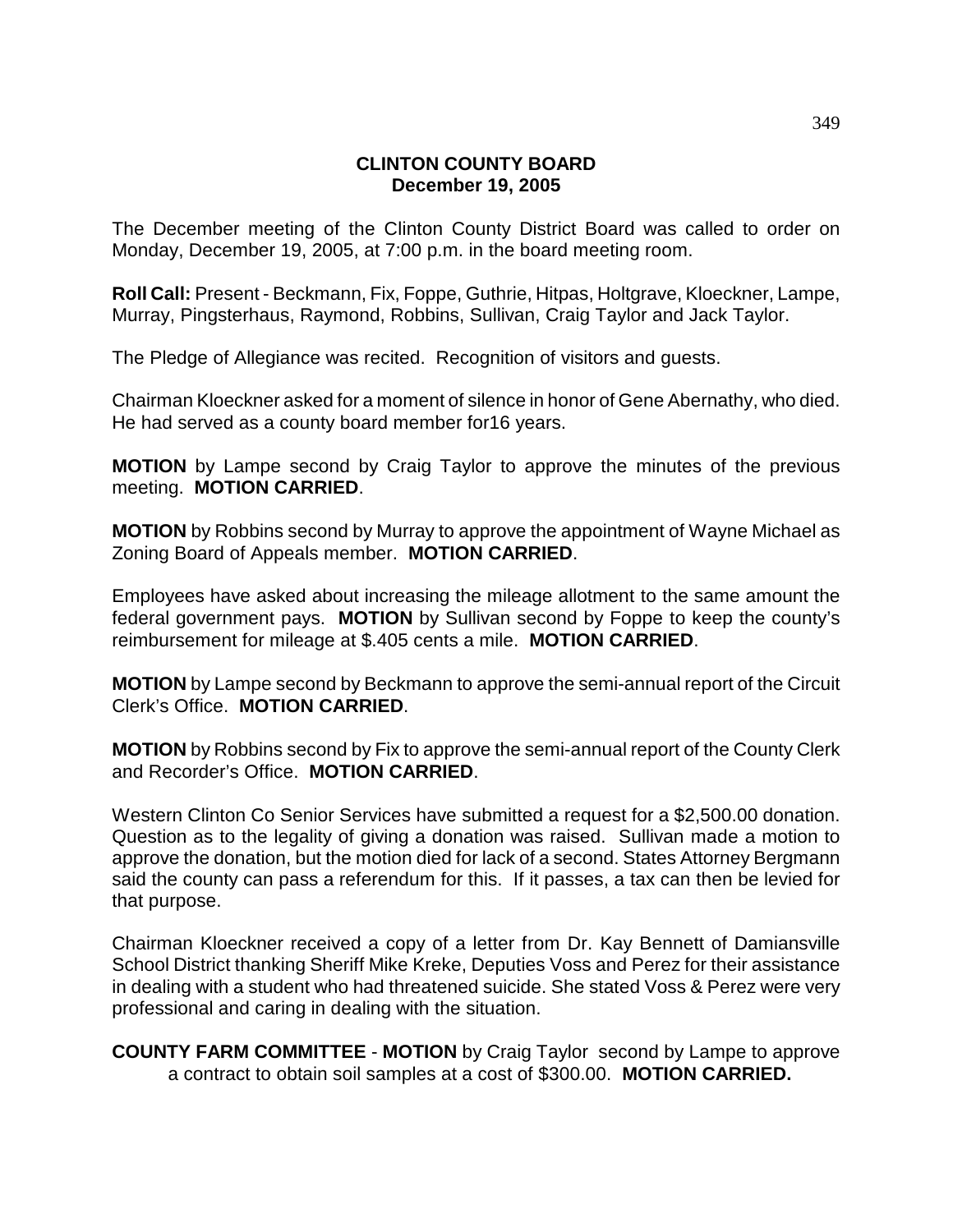The Carlyle City Administrator had talked with the Committee about improvements at the Industrial Park. The Committee is looking at changing the county's policy concerning the roads and utilities.

**INSURANCE TRUST** - Foppe reported the Trust will meet this Wednesday at 9:00 a.m.

- **INSURANCE COMMITTEE**  Raymond reported all bills were approved. He had contacted Foppe Insurance Agency about the retirees and Medicare Part D. Foppe Insurance Agency prepared a letter that was sent to all retirees who are 65 years or older and on the county's health plan.
- **NO REPORTS** The following committees had no reports Unincorporated Area Improvement, Safety, Mental Health Board, 911, Veteran's Memorial, Law Enforcement, and Liquor.
- **EDUCATION COMMITTEE** Guthrie reported the next meeting will be January 5, 2006, at 4:30 p.m.
- **GIS COMMITTEE** Beckmann reported the meeting for Monday has been rescheduled for Tuesday, December 27, 2005, at 5:00 p.m.
- **RC&D COUNCIL** Lampe reported the Council will be meeting next month.
- **SOLID WASTE COMMITTEE** Holtgrave stated the next meeting is Tuesday, December 27, 2005, at 7:00 p.m.
- **TOURISM COMMITTEE** Holtgrave reported the Committee will be discussing the Breese Summerfest at their meeting next month.
- **PERSONNEL/LABOR COMMITTEE**  Hitpas reported the Highway Department policy has been approved by the Committee. **MOTION** by Hitpas second by Sullivan to adopt the County Highway Policy and give the Committee approval to work on some differences between the contracts and the County Code. **MOTION CARRIED**.
- **ZONING/SUBDIVISION COMMITTEE** - **MOTION** by Craig second by Hitpas to approve a variance in Hillbrook Estates in Germantown Township. **MOTION CARRIED**.
- **ECONOMIC DEVELOPMENT/SCIGA/SWIDA COMMITTEE** Sullivan reported there will be an Economic Development Committee meeting January 6, 2006.
- **ROAD & BRIDGE COMMITTEE** Engineer Mitchell reported there will be a rock letting for the County and Townships on January 11, 2006.

**MOTION** by Robbins second by Taylor to approve Resolution #12-05-02 for a joint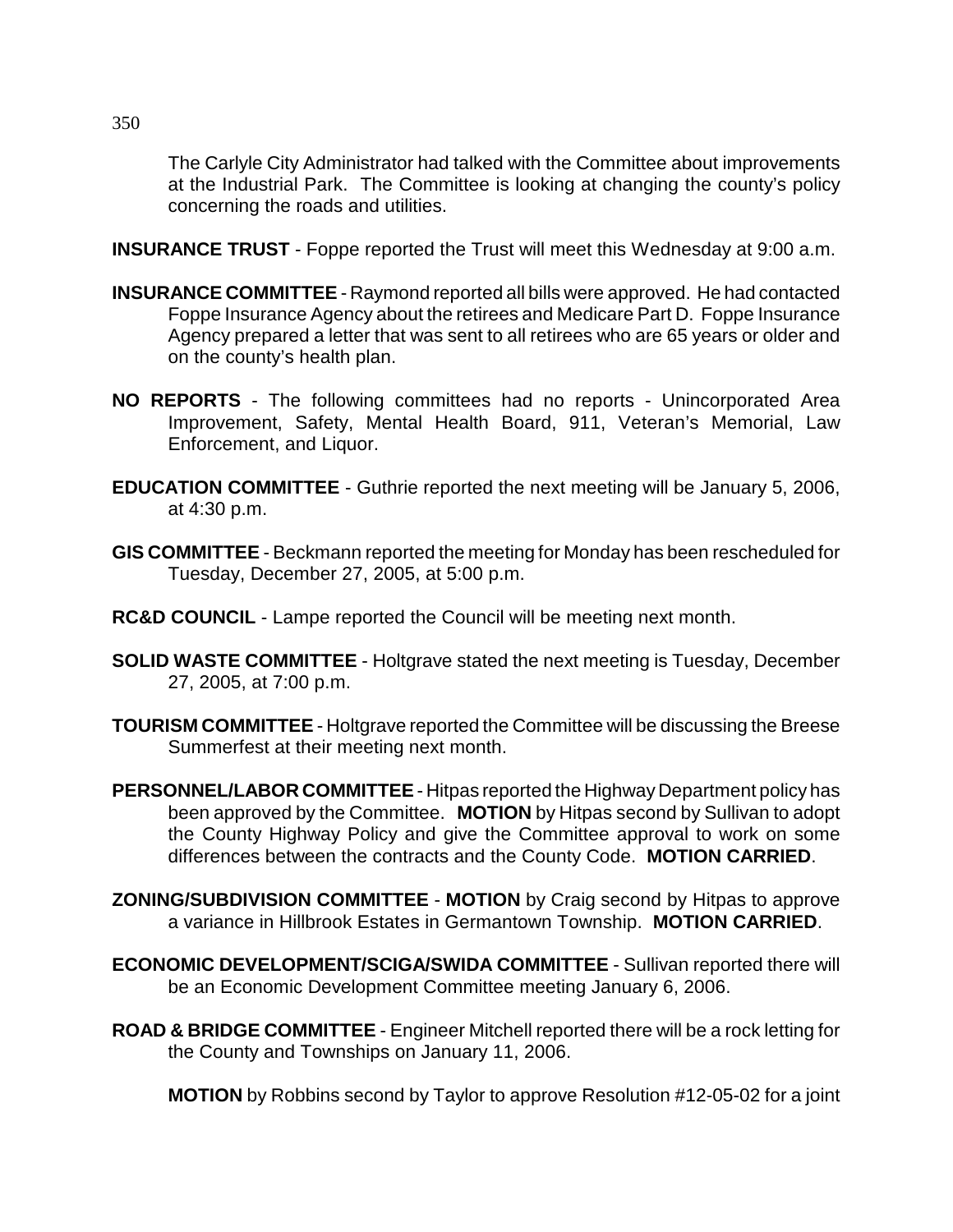agreement with the IL Department of Transportation to replace a bridge in Shattuc and appropriate \$100,000.00 from the Bridge Fund for this project. **MOTION CARRIED**.

**FINANCE/HEALTH SERVICES/RLF COMMITTEE - MOTION** by Taylor second by Hitpas to approve payment of a bill for \$100.00 for panels at the Animal Control facility. **MOTION CARRIED**.

**MOTION** by Jack second by Robbins to approve the monthly report of the Health Department. MOTION CARRIED.

**MOTION** by Lampe second by Robbins to approve the six month report of the County Treasurer's Office. **MOTION CARRIED**.

Treasurer Mueller reported he received an oil check in the amount of \$10,014.00. The Real Estate Tax distribution will be December 30, 2005.

**MOTION** by Holtgrave second by Fix to approve the listing of banks the Treasurer's Office is authorized to do business with. **MOTION CARRIED**.

**MOTION** by Raymond second by Craig Taylor to approve Resolution #12-05-01 to sell property 12-11-32-721-01-001, Tax Sale Certificate #129 from the December 16, 1996 tax sale. **MOTION CARRIED**.

**MOTION** by Raymond second by Holtgrave to authorize the Board Chairman to sign the deed for 12-11-32-721-01-001. **MOTION CARRIED.**

The monthly meeting of the County Board in January will be Tuesday, January 17<sup>th</sup>. The County will be observing Martin Luther King's birthday on January 16, 2006.

**MOTION** by Jack Taylor second by Foppe to approve dispersing \$8,100.00 to Sugar Creek Ambulance Service for surplus funds that have accumulated over the last 8 to 10 years. **MOTION CARRIED.**

Fred Becker of Glass & Shuffett presented the Budget and Levy Ordinance for December 1, 2005 - November 30, 2006. **MOTION** by Craig Taylor second by Robbins to approve the Budget and Appropriations. Roll call vote: Yes - Beckmann, Fix, Foppe, Guthrie, Hitpas, Holtgrave, Lampe, Murray, Pinsterhaus, Raymond, Robbins, Sullivan, Craig Taylor and Jack Taylor. **MOTION CARRIED**.

**MOTION** by Jack Taylor second by Holtgrave to accept the previous roll call on all the tax levies - General Corporate, IMRF, Liability Insurance, Workers compensation, Unemployment Compensation, FICA, Extension Service, TB, Mental Health, General Highway, Bridge and Roads, Match Federal Funds, Bonds,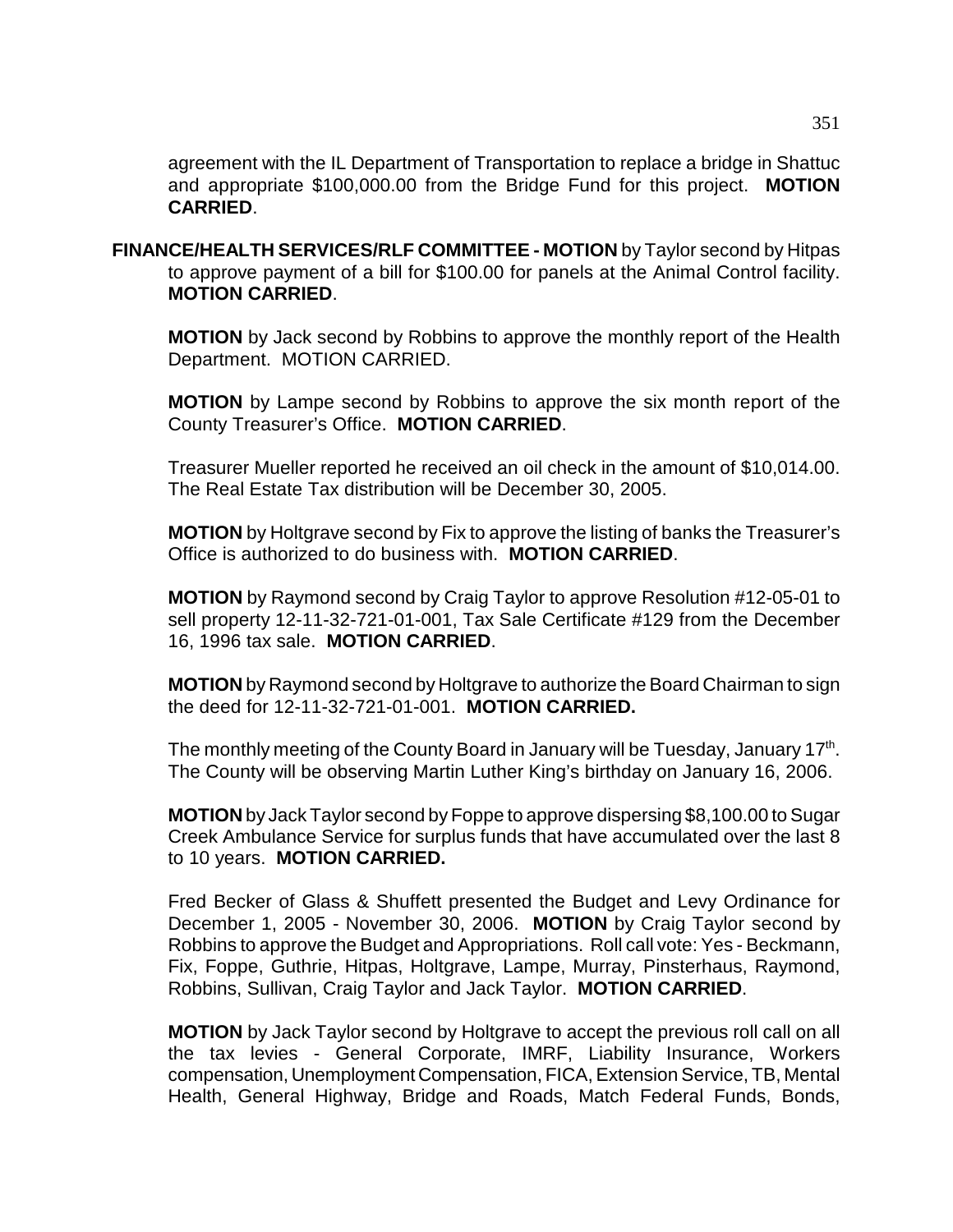(Courthouse and Self Insurance), and ambulance service contracts. **MOTION CARRIED**.

**FACILITIES COMMITTEE - MOTION** by Craig Taylor second by Foppe to approve shredding documents at a charge of \$.05 a pound**. MOTION CARRIED**.

**MOTION** Craig Taylor second by Jack Taylor to use part-time people from the Sheriff's Office to move documents into the new storage area and pay both the shredding charges and document moving charges with Oil Surplus Funds. **MOTION CARRIED**.

**GENERAL SERVICES COMMITTEE** - All the bills were in order.

**ENVIRONMENTAL CONCERNS COMMITTEE** - Beckmann reported he is going to schedule a meeting in January.

**MOTION** by Lampe second by Raymond to approve payment of the Accounts Payable Claims. **MOTION CARRIED**.

Sullivan asked for clarification on the request of Western Clinton Co Senior Services. States Attorney Bergmann said Counties are authorized to expend money on items that are in the county's code. It can be placed on the ballot and if it is approved, then each year it can be levied for. The county can request it be placed on the ballot by resolution. **MOTION** by Sullivan second by Lampe to request it be placed on the ballot. Bergmann said he would send a memo out on the procedure since it would be too late to place on the ballot at the primary. Sullivan withdrew his motion and Lampe his second.

**MOTION** by Robbins second by Holtgrave to adjourn the meeting. **MOTION CARRIED**.

Ray Kloeckner Board Chairman

County Clerk and Recorder

\_\_\_\_\_\_\_\_\_\_\_\_\_\_\_\_\_\_\_\_\_\_\_\_\_\_\_\_\_\_\_\_\_\_\_\_\_\_\_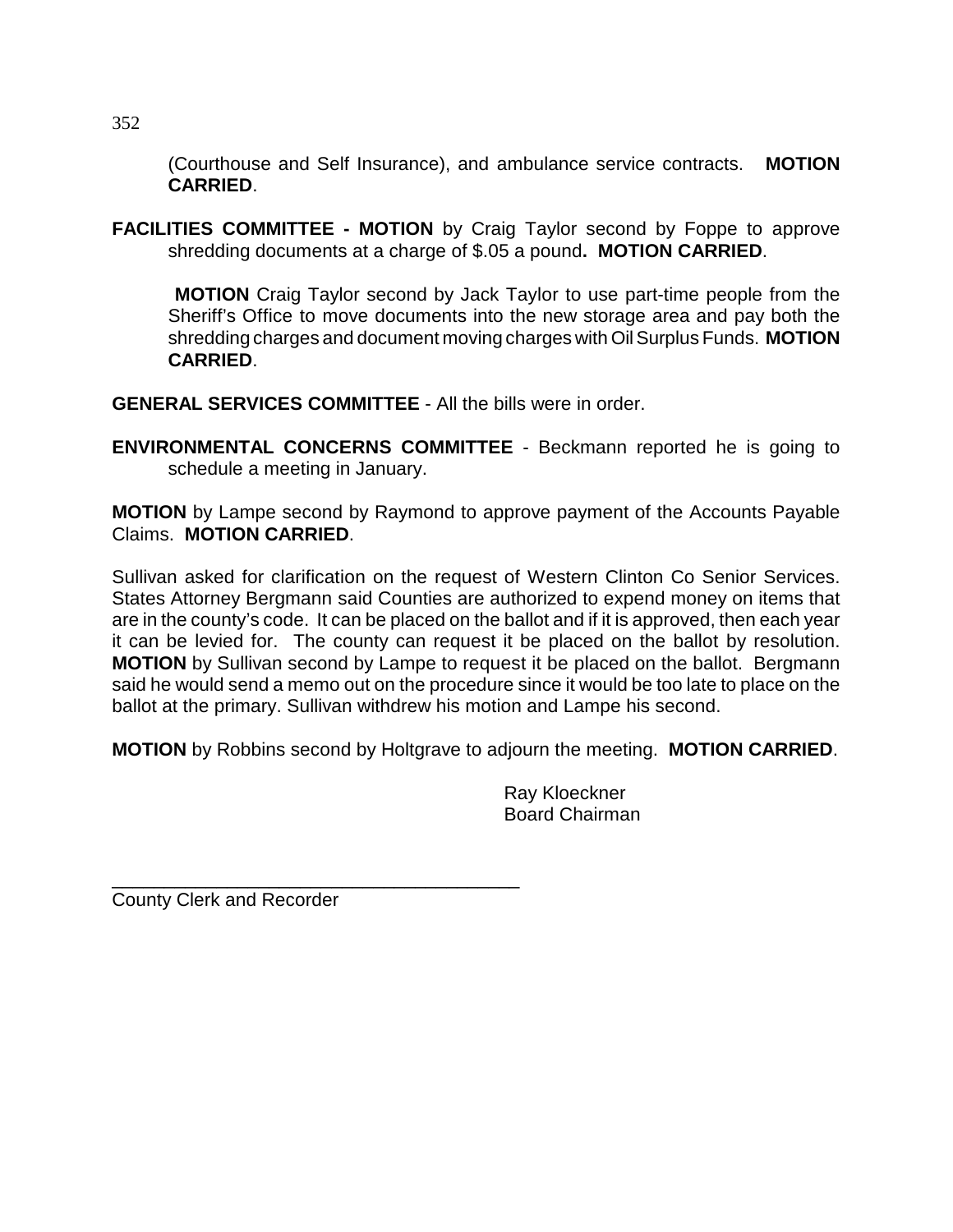## **#12-05-01**

**WHEREAS**, pursuant to Section 21-90 of the IL Property Tax Code (ILCS 200/21- 90), the County Board of Clinton County, Illinois, has undertaken a Delinquent Tax Program for the purposes of:

- **1)** bringing abut the recovery of delinquent real estate taxes for the benefit of all taxing districts having an interest in the particular parcel of real estate, and
- **2)** in the case of property to which the County of Clinton, as Trustee, ultimately takes a Tax deed pursuant to the Revenue Act, it will aid in the expeditious transfer of ownership and the return of that property to a tax paying status.

**WHEREAS**, pursuant to this program the County of Clinton has acquired an interest in the following described real estate:

Parcel Index # 12-11-32-721-01-001as described in Cert #129 sold 12/16/96. **WHEREAS**, a public auction was held February 25, 2005, where the subject property was offered for sale. A bid price was offered of at least or in excess of the minimum bid set prior thereto.

**NOW, THEREFORE, BE IT RESOLVED** by the County Board of Clinton County, Illinois, that the Chairman of the Board of Clinton County, Illinois, be authorized to execute a deed of conveyance of the County's interest of the above described real estate. Proceeds from sale shall be paid to the Treasurer of Clinton County, Illinois, and to be distributed according to law.

**APPROVED AND ADOPTED** at a regular meeting of the Clinton County Board, Clinton County, State of Illinois this 19<sup>th</sup> day of December, 2005.

Attest: S/ Thomas LaCaze Sale State State State State State State State State State State State State State State State State State State State State State State State State State State State State State State State State **County Clerk County Clerk** Board Chairman

## **#12-05-02**

**BE IT RESOLVED** by the County Board of Clinton County, Illinois, that the following described County Highway be improved under the IL Highway Code:

County Highway #5 (Shattuc Road) in a south direction to a point near 25+58, a distance of approximately 381 feet; and

**BE IT FURTHER RESOLVED** that the type of improvement shall be removal of the existing concrete deck and pier caps. The construction of new concrete pier caps on the existing piles, altering of the existing concrete abutments and the addition of precast prestressed concrete beams for S.N. 014-3014 with minor approach roadway work., and shall be desisgnated as Section 02-00079-00-BR and,

**BE IT FURTHER RESOLVED,** that the improvement shall be constructed by contract; and

**BE IT FURTHER RESOLVED** that there is hereby appropriated the sum of One